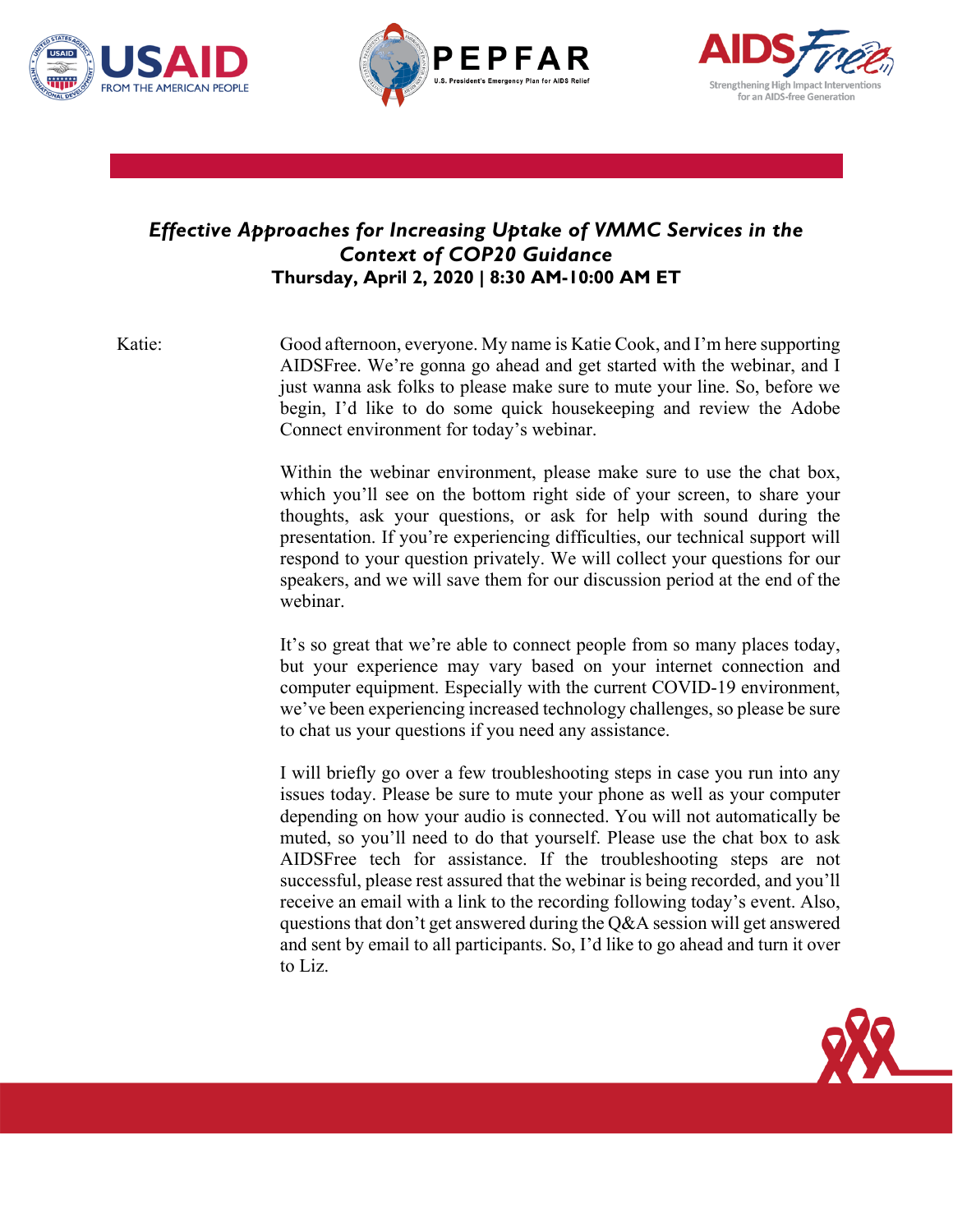| Liz:    | Hi. Good morning and good afternoon. Welcome to our webinar, "Effective"<br>Approaches for Increasing Uptake of VMMC Services in the Context of<br>COP20 Guidance." My name is Liz Gold. I'm the senior technical advisor,<br>social and behavior change for the AIDSFree project. I'll be moderating<br>today.                                                                                                                                                                                                                                                                                        |
|---------|--------------------------------------------------------------------------------------------------------------------------------------------------------------------------------------------------------------------------------------------------------------------------------------------------------------------------------------------------------------------------------------------------------------------------------------------------------------------------------------------------------------------------------------------------------------------------------------------------------|
|         | So, this morning, we're first gonna hear from Alison Cheng, USAID's<br>biomedical prevention branch chief in the Office of HIV/AIDS. Alison will<br>update us on VMMC programming in the context of COVID-19. Then,<br>we'll take just a few minutes to answer some specific questions you may<br>have around that topic, so be sure to put your questions into the chat box.                                                                                                                                                                                                                          |
|         | Next, we'll hear from Dr. Valerian Kiggundu from USAID's Office of HIV,<br>and then our three country speakers, who will discuss effective approaches<br>that they've used in their programs for increasing uptake of VMMC among<br>the older priority age groups. We'll save time at the end of the webinar to<br>answer any of your questions. Alison, over to you.                                                                                                                                                                                                                                  |
| Alison: | Thanks, Liz. So, we wanted to just acknowledge at the start of this webinar<br>the challenges that the COVID-19 pandemic will bring to our VMMC<br>services, and this is a very difficult time for our global community. I just<br>want to highlight for you some of the guidance coming out from PEPFAR<br>on mitigating the impact of COVID-19 on HIV services. I'm going to<br>highlight the main guidance that has been released so far as of last night,<br>and specifically, just highlighting the VMMC FAQs.                                                                                    |
|         | So, the first one is how will VMMC services be affected? New VMMCs<br>may be delayed or paused, as guidance around mass gatherings renders<br>them impractical. Post-op follow-up should continue for circumcisions that<br>have already occurred, with consideration given for telephonic or virtual<br>consultation as an initial screening before an in-person visit. We<br>acknowledge – or, $SGAC$ acknowledges that prevention services for men<br>may be impacted by COVID-19.                                                                                                                  |
|         | The other one I would highlight is just an FAQ around the healthcare worker<br>- healthcare workforce. How should PEPFAR-supported healthcare worker<br>staffing be modified to maintain essential HIV services? PEPFAR programs<br>should be prepared to manage that through these challenging times. I'm<br>gonna highlight the second paragraph, which just says that PEPFAR-<br>supported healthcare workers should be prepared to continue to deliver<br>essential HIV services using service delivery teams that may be rapidly and<br>regularly reconfigured in response to staffing shortages. |
|         | Staff should be prepared for task-sharing of essential services where<br>allowed and work with MLH and policymakers to allow emergency task-                                                                                                                                                                                                                                                                                                                                                                                                                                                           |

2

shifting where formal task-shifting policies are not in place. PEPFAR staff,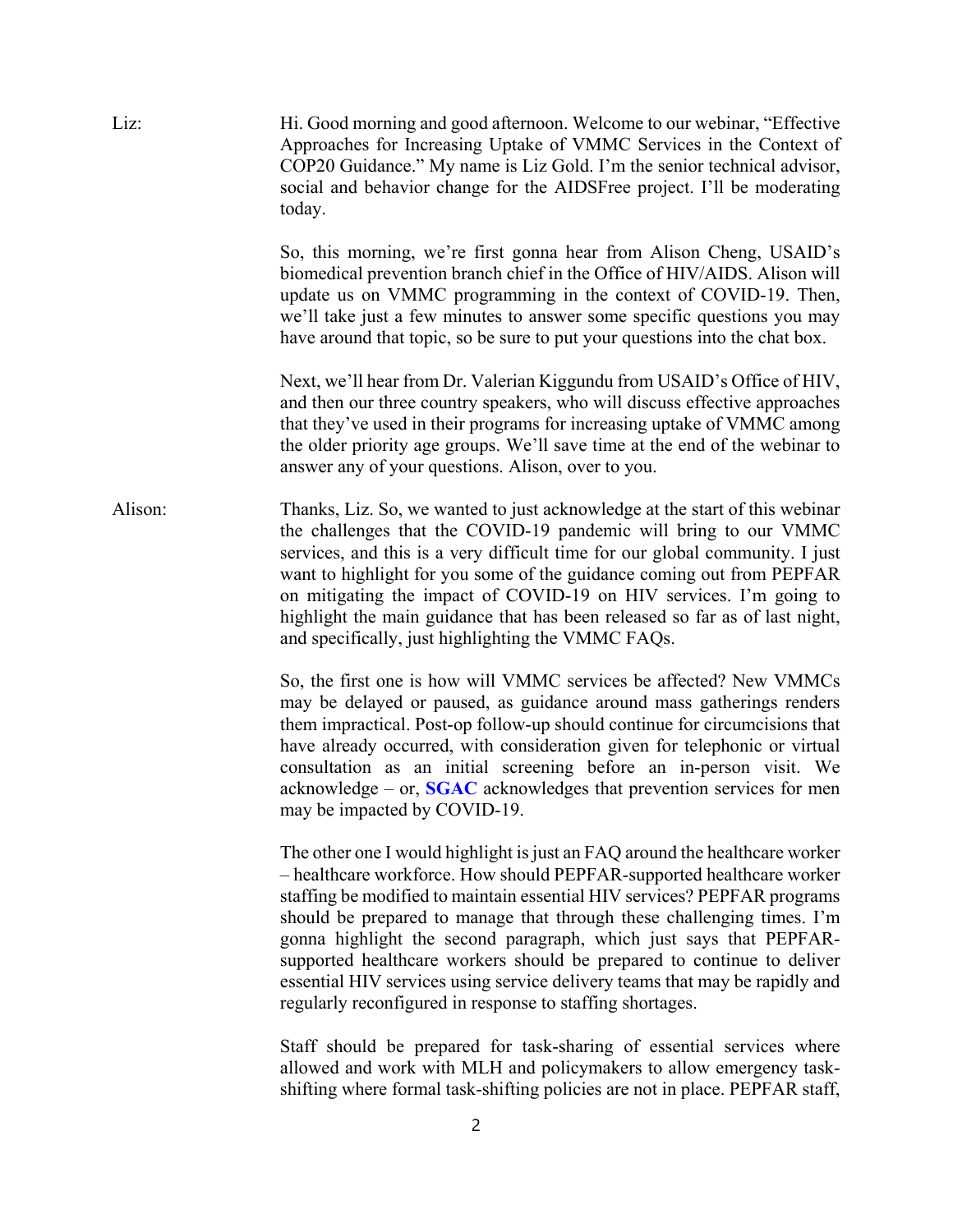whose regular services may be paused or delayed, such as VMMC, should be repurposed and redeployed to support essential HIV services. There is also an FAQ around notifiable adverse events in that guidance.

So, this is, again, official guidance on what we have so far from PEPFAR. It is posted on the PEPFAR website at www.state.gov/pepfar/coronavirus. I'm going to put this link in the chat box. PEPFAR is updating their guidance around two times per week, usually on Wednesdays and Fridays by the end of the day, and all that guidance will continue to be posted publicly on the PEPFAR website. It is important to continue checking for new guidance as the pandemic evolves.

That said, we know that VMMC services will be impacted differently in different countries depending on the course of the local epidemic. IP should follow their national guidelines on mitigating the impact of COVID-19. For example, if social distancing guidance is released, VMMC services must comply with that.

As examples, USAID discussed last week with our implementing partners that some countries may need to temporarily pause the VMMC campaign or community mobilization activities. We've also discussed VMMC programs avoiding – as with other services, avoiding group meetings such as group counseling and group education – again, where social distancing guidance cannot be met.

I'm gonna wrap up here, but note that we know that the next few months will be very challenging. We also do expect normal VMMC services and HIV services to resume after the pandemic. This webinar focuses on preparations for COP20 VMMC implementation, which is still six months away. So, again, feel free to drop questions in the chat box during the webinar. We can take one or two now. We may not be able to address all questions today, especially – again – as guidance is still evolving, and we do have a lot of other content to cover in this webinar. However, we will collect these questions and concerns from you and seek clarifications where possible.

- Liz: Thank you, Alison. I'll now turn things over to Shira Chandler from USAID, who's gonna facilitate just a short Q&A with Alison, so if you have questions, you can go ahead and put them into the chat box.
- Shira: Thank you, Liz. We will try to get to as many questions as we can in the time we have, but we – know that if we don't get to your questions, we're collecting them, and we will respond to each one through email after the event, so if you have any questions, please put them in the chat box now. We see that a few people might be typing in the chat box, so we'll just wait a minute to allow people to get their questions in.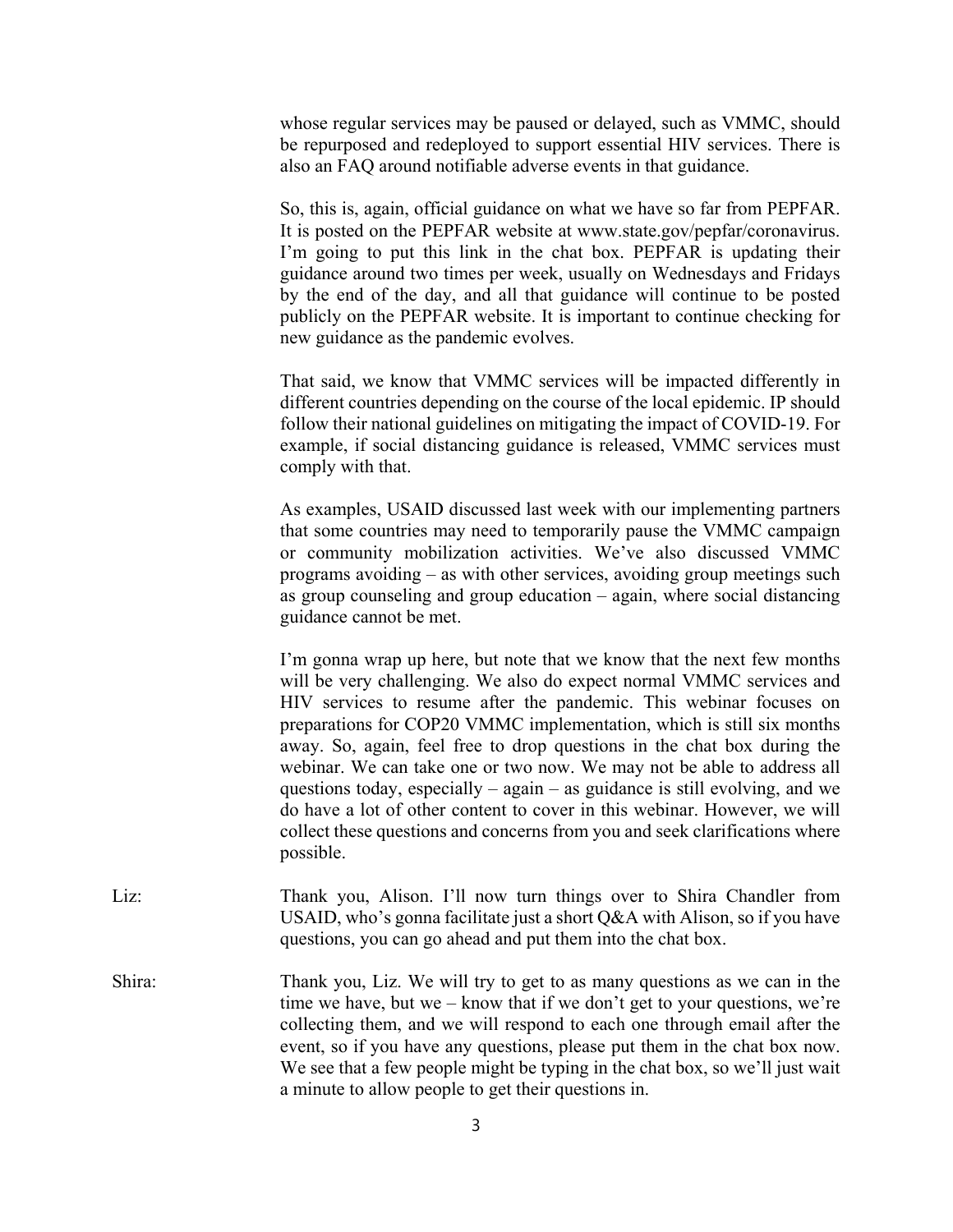So, we're gonna move on, and if you have questions regarding COVID-19 and VMMC programming, just add them to the chat box, and then we can get them at the end during our Q&A. Back over to you, Liz, to introduce our next speaker.

Liz: Thanks. I'd like to introduce our next speaker, Dr. Valerian Kiggundu, who will talk about PEPFAR COP20 guidance and what that means for our VMMC program. Valerian is senior advisor, biomedical prevention at the USAID Office of HIV/AIDS. He supports the scale-up of VMMC for HIV prevention and provides technical leadership and assistance and programmatic advice to USAID field missions and country programs on VMMC.

> In addition, he promotes U.S. government interagency collaboration with international development partners that support HIV prevention. Valerian has more than 15 years of experience in clinical research, HIV prevention, care, and treatment, and global public health. Valerian?

Dr. Kiggundu: Thank you very much, Liz. Good morning and good afternoon, everyone. Can you hear me?

Liz: Yes, we hear you.

Dr. Kiggundu: Okay. I would like to thank everyone for making the time to join our webinar today considering the times. We hope you're keeping safe wherever you are. I'll briefly look – review COP20 technical priorities for VMMC and what this means for VMMC programming and demand creation.

> So, this slide basically shows that PEPFAR has supported more than 23 million men for VMMC as of fiscal year 2019. However, a proportion – the big proportion of our circumcisions have come from younger boys 10-14. The priority age group has been 15-29, but eligibility is 10-49, so there has been a bias to get young boys in a lot.

> However, last year, PEPFAR instituted a short-term task team that looked at notifying of adverse events, and it showed that 100% glans injuries and almost 90% urethra-cutaneous fistulae were occurring in younger boys under 15 years. The adverse events basically doubled in clients who are under 15 and almost 10-fold in infants who were seeking EIMC. Glans injuries have basically persisted despite changes implemented to prevent them, and the methods to prevent urethro-cutaneous fistulae have been much less clear. Most are related to smaller size of the penis.

> On this slide, which details a bit about glans injuries – this slide was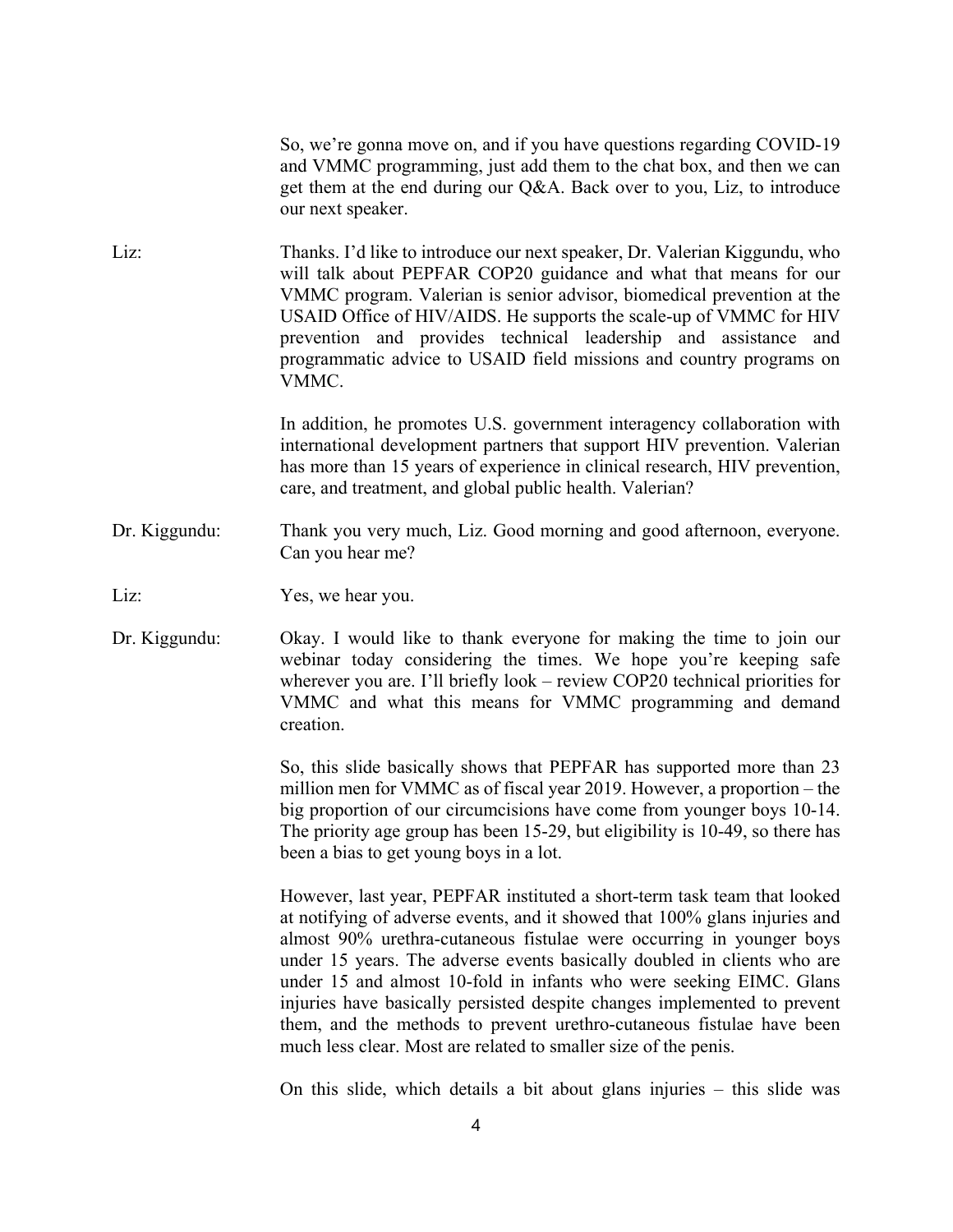provided by analysis done by CDC. This slide basically shows that 27 glans injuries were reported from 2015-2018 from nine countries. Forceps-guided has been implicated as inappropriate use in the majority of cases. I need to mention that all cadres have been involved – physicians, clinical officers, and nurses – and tissue handling has often been inadequate. Overall, it's very difficult to repair glans injuries once they occur, although attempts have been made to clear them. On this slide, as you can see on the right, the majority of the clients are under 15, most of them coming from younger boys who are 10 years old.

This slide here shows what was happening on the second notify of adverse events that was reported, which is urethro-cutaneous fistula. Thirty-eight cases were reported between 2015 and 2019 from 10 countries, and again, all cadres were involved. Dorsal slit was very much implicated; however, we need to note that we've been transitioning from forceps-guided dorsal slit, so we may not be able to explain the way that dorsal slit is implicated here.

Hemostatic and skin sutures were commonly identified on investigations found within the urethra of young men who reported urethro-cutaneous fistula. The graph on the right shows that apart from the 25-year-old man, all the other cases were identified in clients who were under 15, most of them in the current 10- and 11-year-old clients.

So, last year, towards the end and at the beginning of this year, PEPFAR came up with COP guidance guidelines specifically for VMMC. When it comes to age, the minimum age was raised from 10 to 15. Of course, there are a couple of conditions. In the case of clients who are under 15 to be considered for VMMC, they must be Tanner Stage 3, and clients must be able to understand options and give informed consent. There is an opportunity to explore a Shang ring in under 15; however, there should be approval before **[inaudible] [00:15:59]** on this age group.

Infant EIMC will not be supported in COP20. I need to note that while the changes officially occur in COP20, programs need to immediately assure that clients under 15 seeking VMMC services and their parents are aware of the increased risk of complications and informed about them as they continue seeking services before this year ends.

And again, we also know that young boys who are under 15 will continue seeking for VMMC services at our facilities coming at the beginning of the next fiscal year. We should be sure to provide other services – for example, sexual risk reduction counseling and sexual avoidance counseling – and this is key in services where boy have found to be at risk when it's appropriate.

This slide demonstrates – shows the Tanner staging, Stage 1 through 5.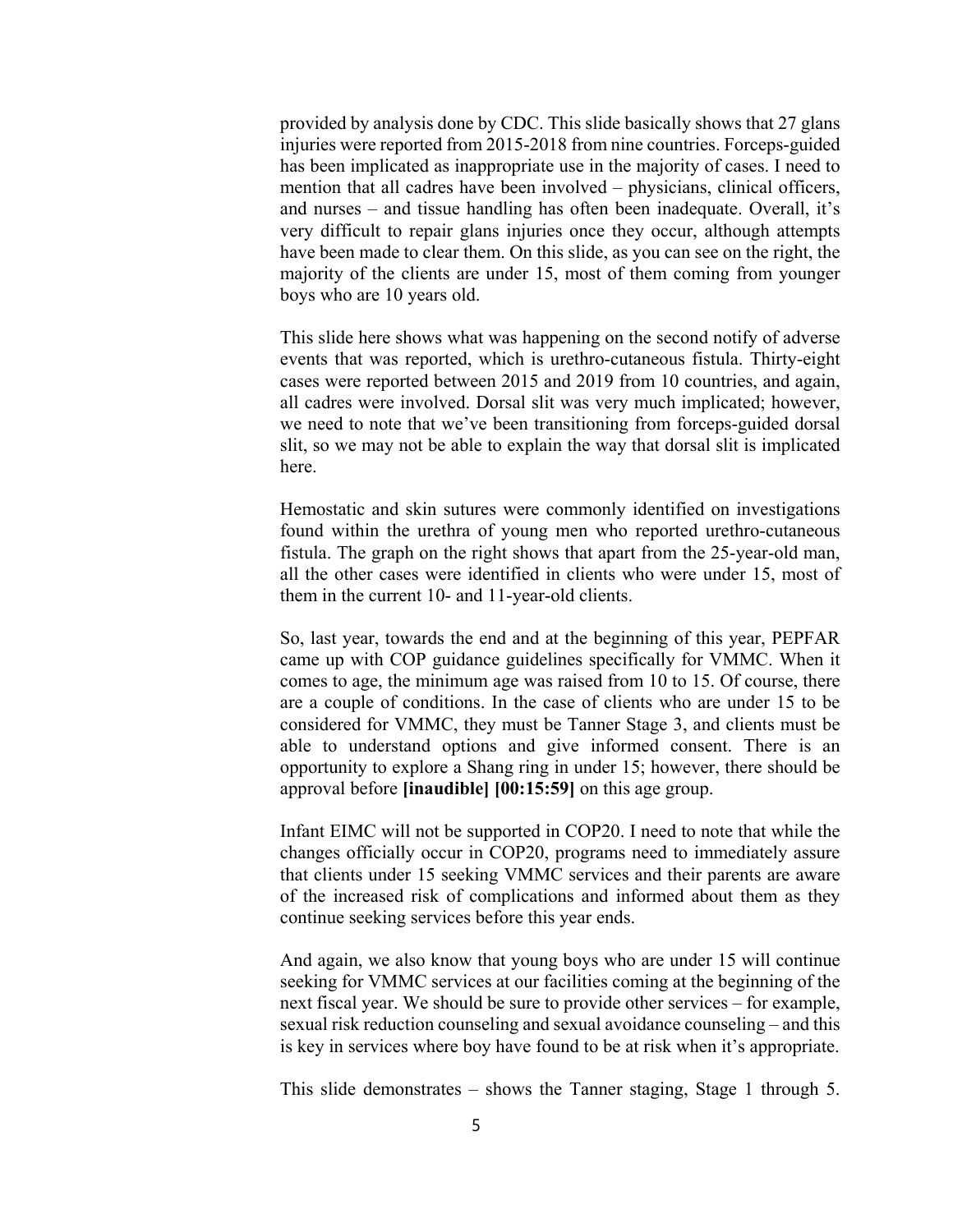Tanner Stage 3 is the one recommended. So, Tanner staging is used to assess sexual maturity for boys and girls. So, for boys here, Tanner Stage 3 was recommended in the case – in the program would like to consider boys who are under 15 years, even if this is going to be using Shang ring.

Additional guidance is basically written to subcutaneous. As I mentioned at the beginning, most of the – some of the investigations revealed that hemostatic and skin sutures were found connecting tissues to the urethra and implicated in some of the urethro-cutaneous fistulas, so a meeting that set in **Haradi** which involved – organized by **[inaudible] [00:18:01]** involved senior surgeons, urologists, and stakeholders from headquarters recommended that suture materials should be of a small size and needles should be of **[inaudible]** size.

So, this slide here shows the specifications for those key recommendations, and then, it's recommended that going forward, programs should consider having these supplies on the site to be able to be used in appropriate age groups of smaller boys. However, in the future, we plan to have these materials included within standard kits.

Then, this slide here on additional guidance shows some of the other areas where we may experience difficulties of having safe procedures. The first one is inadequate lighting. We need to ensure that we have enough lighting. The second one is about caseload. We know that in some of the cases that were reported, providers were circumcising in just one day 60 to 100 clients, either one team or one provider with one assistant, and that is too much. When it comes to diathermy, it should not be used in the frenular area, especially when it comes to smaller boys.

We also noted that when a fistula is diagnosed, it hasn't been managed by experienced hands and well-trained staff, so we encourage our providers not to attempt to repair some of these adverse events, but to refer clients to senior surgeons and urologists.

So, what are the key takeaways from this COP guidance in terms of VMMC programming and demand generation? The first one about age – you see that the minimum age has been raised to  $15$  years  $-15$  plus  $-$  with targets to be lower, and we encourage age targeting so that we're able to reach highrisk men, and we need to avoid primary schools. We should consider tertiary institutions, and then try to scale up what we know that works. The next three presentations are going to describe some of the approaches that have been used in the past that we can scale up.

When it comes to AE prevention and management, we know that safety is most important, so safety first. We must continue to monitor adverse events, even for older clients. We don't want these adverse events in younger boys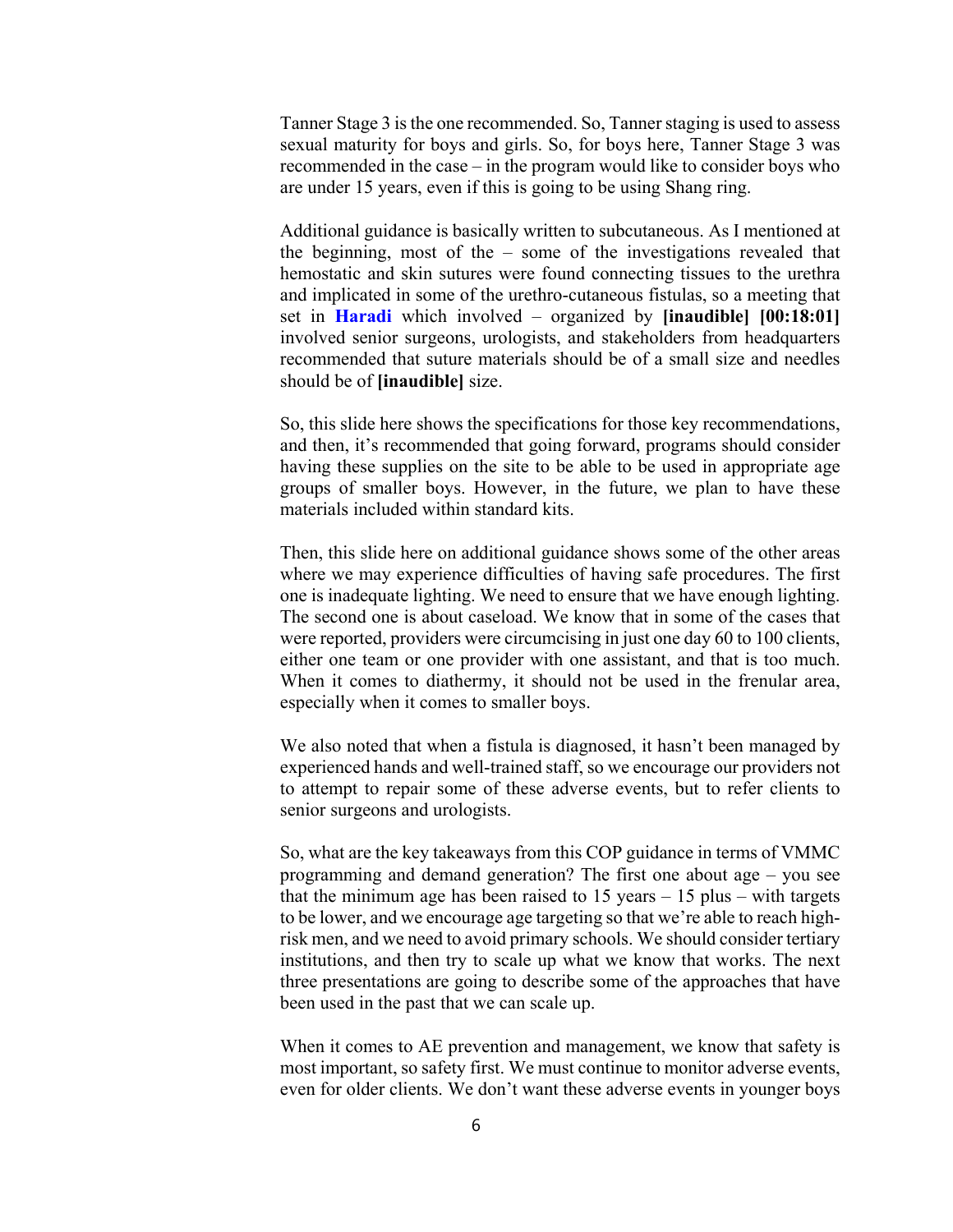to shift to older age groups. Alternative safer methods, such as Shang ring – we need to explore safety and cost, and also make sure that once we think of targets, we get approval. Most of this approval comes from country chairs.

We also understand when it comes to country policy that countries have shortages that have targets for VMMC ranging from either all males, all males 10-plus. It's very important to have country dialogue to discuss these risks at the level of the country so that our colleagues from **[inaudible] [00:21:27]** are aware that these risks exist and they plan accordingly. We shall not be able to stop them if they decide to circumcise clients under 15 years; however, PEPFAR will not be supporting these procedures.

And then, finally, on sutures and needle size changes, the specifications are included here, but we need to make sure that our providers are well trained and competent, and of course, when it comes to smaller boys who we think will continue coming, even if they are 15 plus, our providers are cautious. We know that providers are trained to manage adult circumcisions, so now, when a young boy or pediatric client comes in, I think it's difficult.

For CQI – we encourage scaling up CQI at all facilities, including in the campaigns. Right now, of course, services are closed, but once we open and are back normally working, we encourage that when we have campaigns or outreaches, CQI goes within the programs to make sure that the programs are safe.

I mentioned that younger boys 10 to 14 will continue seeking services. We encourage that these boys receive messages about risks associated with this age group, but these messages should also be shared with the providers, counselors, and all staff working at the facility. Then, younger boys should receive other services.

We are also working around updating our informed consent documentation so that we've included additional risks so our colleagues, clients, and staff are aware of these increased risks and can communicate them effectively to the clients. So, thank you very much for listening. Back to you, Liz.

Liz: Thanks so much, Valerian. I'm sure people will have lots of questions for you at the end. I'd now like to introduce our next speaker, Maende Makokha, who will share the Tanzania experience in making VMMC services attractive to the older men. Maende is a social and behavior change communication specialist with 20 years' experience implementing HIV prevention programs. He's the project director of the VMMC activity in Tanzania under the Jhpiego-led RISE Project. Previously, Maende led demand creation and community advocacy for VMMC in Tanzania under AIDSFree. Maende, over to you.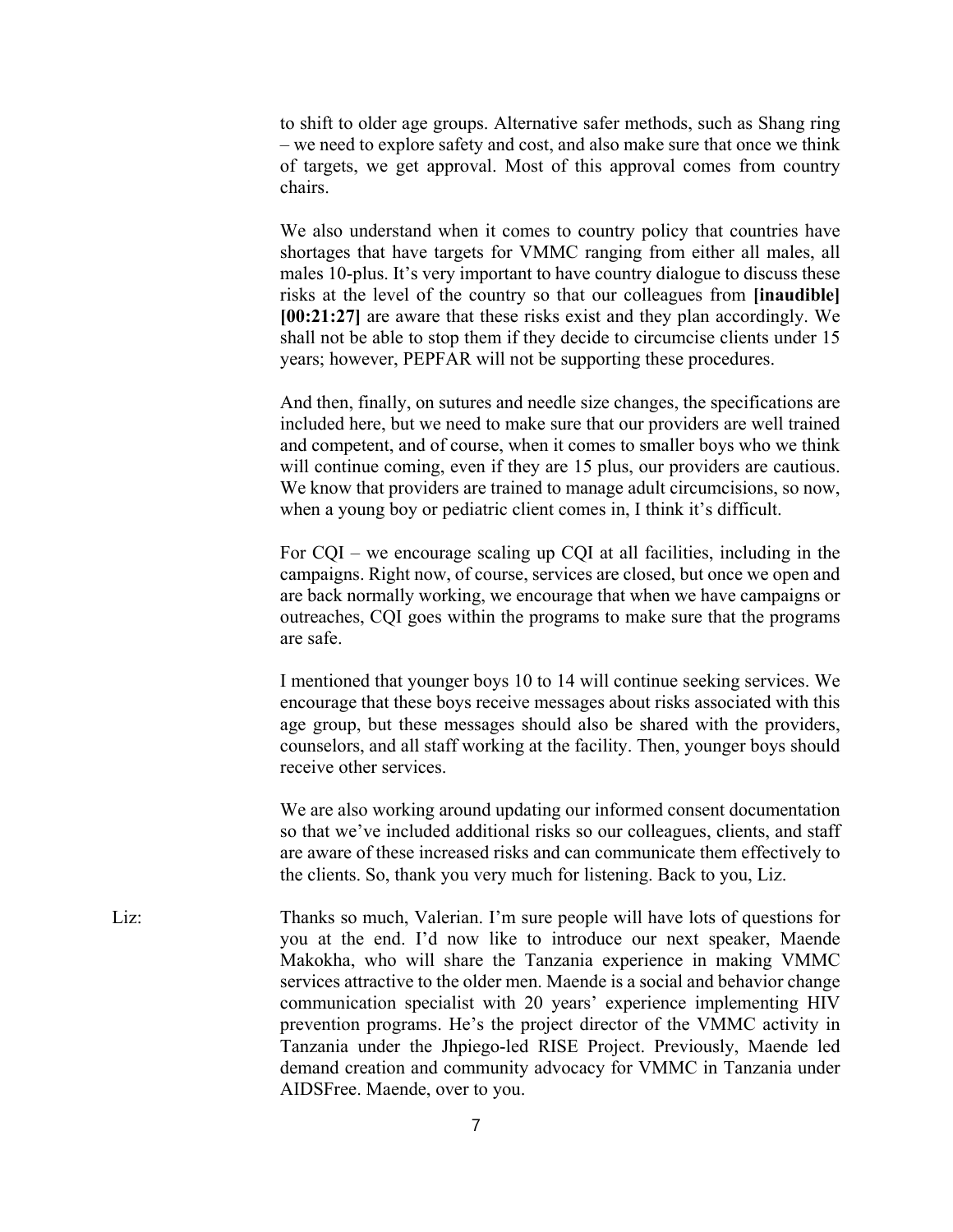Maende: Thank you so much, Liz. Good afternoon and good morning, colleagues. I'm delighted to have this opportunity to share with you a promising intervention to attract adult men that we tried out in Tanzania. I will provide a quick background information to set the scene. Jhpiego has been implementing VMMC activities in Tanzania since 2009, when we set up the first center of excellence in the region, and since then, Jhpiego has implemented VMMC activities through several mechanisms, including the AIDSFree project, supporting five out of 17 regions identified by the national AIDS control program as priority regions for VMMC programming.

> Jhpiego has contributed over that period to about five percent of VMMCs achieved by the program nationally, and is one of four implementing partners. The other three are serving 12 regions supported by CDC and DOD.

> In COP16, as many of us would be aware, PEPFAR highlighted prioritization of men ages 15 to 29 for VMMC as a critical age for clinic control, but here, AIDSFree achieved 84% of target for FY 2017, but again, when we look at the coverage in 25 to 29, we were only able to achieve 15% of target for that year.

> Collectively, for the same year, Tanzania VMMC program achieved only 41% in the same age group, which sort of highlighted or signaled the fact that we're lagging behind in a critical age in Tanzania. It's around this time that AIDSFree began discussing different strategies that might be used to try and make up the gap within this age group. We're lucky that at that point in time, we had access to findings from two studies that had been conducted in supported regions looking at motivational incentives for older men, and also looking at different choices that older men might prefer in terms of how they sound.

> Also, before how I say how that influenced our decision, a quick – this graphic shows quickly how we've been performing prior to FY '17-18, and the sharp drop that we experienced in 25- to 29-year-olds from FY '17. There was a slight uptick in FY 2018, but then, we're still having ground to cover.

> Amongst the areas and strategies that have been proposed, we're looking at how to tailor VMMC sites to ensure that they are friendly to adult men, including looking at the possibility of weekend or extended services, including moonlight or nighttime services that are coupled with something else going on that provides opportunities for older men to use services. Based on this and other discussions that we're having, including from findings of the studies that I mentioned earlier, we're able to begin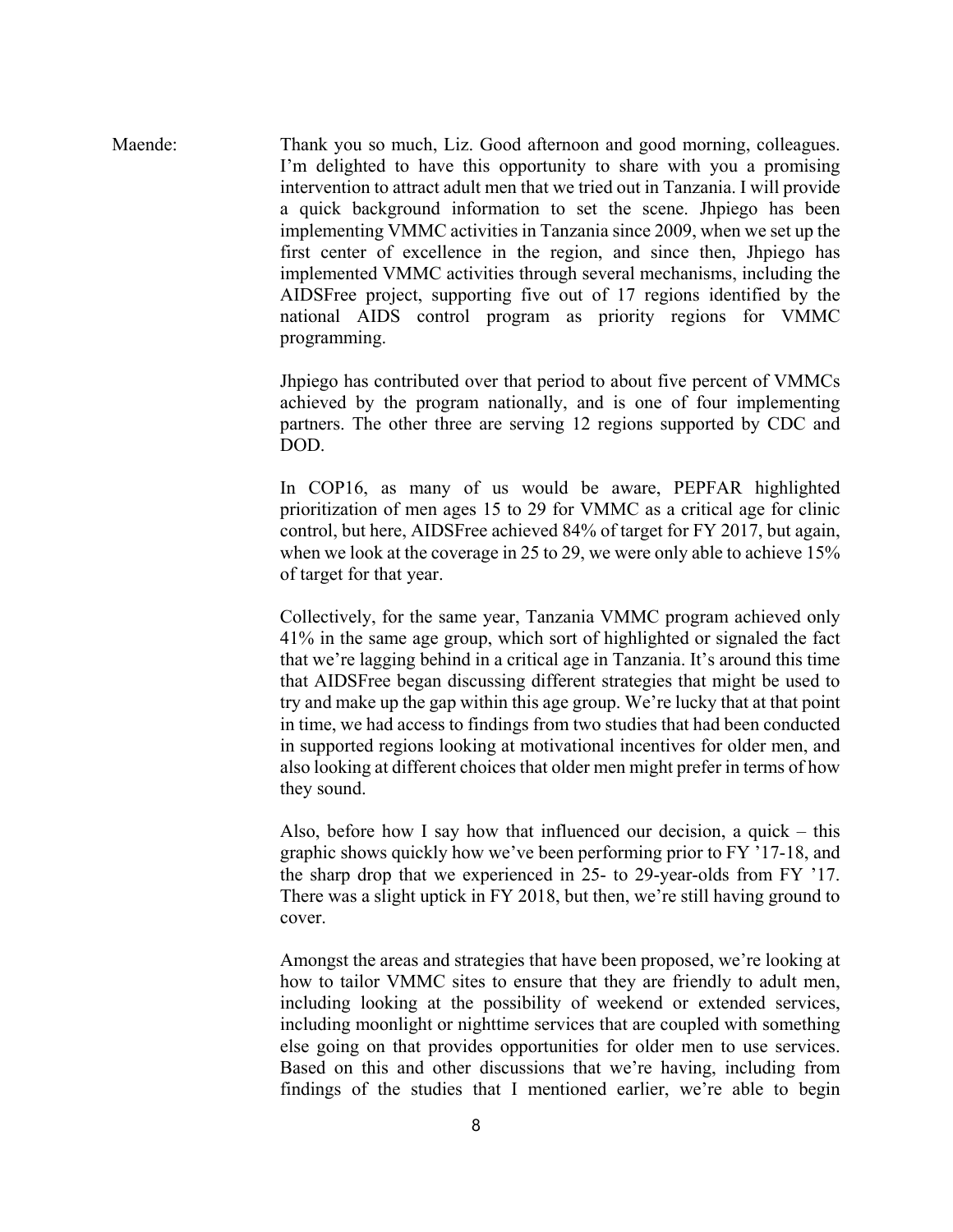considering approaches that will focus at a subset of men who were reporting interest in using VMMC services, but have not used them, and looking at what are the issues for these types of men.

We identified four critical areas: Lack of dedicated services for adult men – so, they are mixed up with other ages, and this creates a barrier. Look at inconvenient service times. Many of the adult men are working or involved in other livelihood activities that prevented them from using services during the clinic hours. Lack of privacy – many of the places are crowded – and then, the predominance of service providers being female is a potential barrier for adult men.

Acknowledging that we – the structural realities that we could not address that beyond the capability of the project, we looked at what specific areas were feasible for us to modify in a cost-efficient way to ensure that routine service delivery facilities were able to attract older men, and from the experience that we had looking at the incent game, we came up with the VIP card.

So, the VIP card was motivated first and foremost by the reach culture within Tanzania where cards are often used for social activities, and often confer an element of status, and in our case, we would tap into that and ensure that there was autonomy that's provided for adult men to choose how they would consume services.

In the card we presented, there were certain interactive features that could be built in with the aim of ensuring that the clients had increased opportunities for more information, for follow-up and assistance during the decision-making process. Here are the circled areas where these features existed, providing phone-in information, places where they could call free of charge or send a text message to get additional information, an area of the card where they provide contact for follow-up.

Predominantly, the options that the card provided lay in the 10 areas, but clients were given an opportunity to choose how they wanted the service to be combined and how they wanted to use it. I will address the actual options a little later.

And so, the card also provided an opportunity for the client to follow up with a volunteer community advocate who would mediate the process and a number that was unique to this individual on the card that could be torn off, and this would remain with them once they provided a referral for them to be able to follow up with the client if need be.

This is a quick timeline. I won't get into the details; I will only point out that it was a long, iterative process that involved so many stakeholders,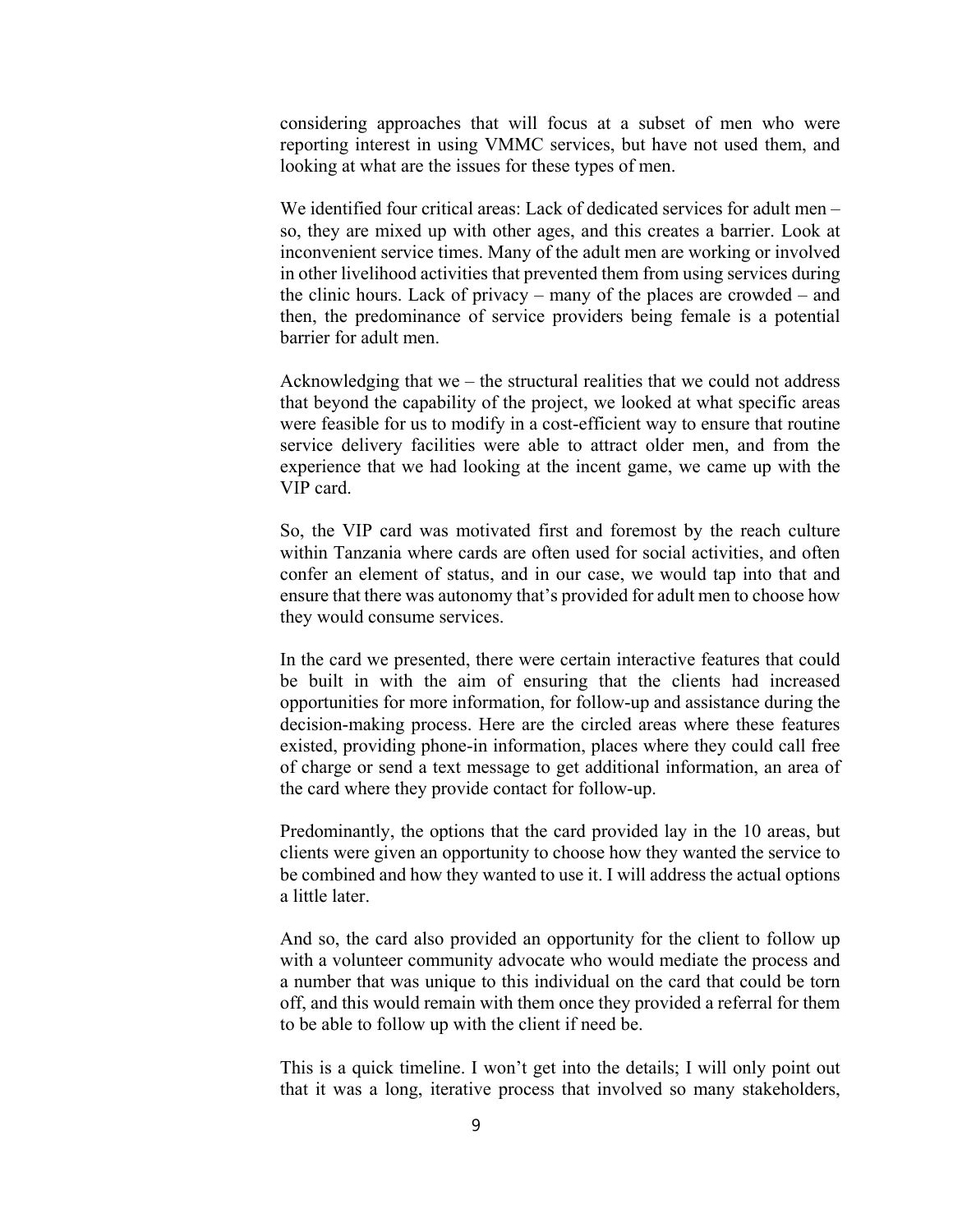including the National AIDS **[inaudible] [00:31:47]** as well as FHI360 provided the creative content and design for the card. We did a pretest in March of 2019, and immediately after, scaled up the intervention into 71 of the VMMC supported facilities in five regions.

The volunteer community advocates are a key part of the VIP initiative in the way that they actually use local knowledge to target interpersonal communications to individuals who are most likely to benefit from using the services. They help potential clients get through the options that they have and see what is useful for them.

They guide them through the decision-making process over a period through follow-up and repeat contact, and they also provide opportunities for direct support and linkage to healthcare providers by negotiating appointments and escorting clients if they need to have an escort. Often, VCAs would then promote VIP services through satisfied clients, and they would use word of mouth to reach to their peer networks.

On the top right corner is the standard operating procedures that we provided as a framework to guide volunteer community advocates and healthcare providers in providing VIP services, including what sort of compensation they would get. If clients ask for services outside normal service hours, to ensure the choice the client made was guaranteed for them. The bottom part is a form that volunteer community advocates keep that involves referrals, providing information to the clients, and follow up on them after using services.

This table is simply to highlight how the volunteer community advocates and healthcare providers interact in ensuring that clients are able to use the options that they select. So, there are 10 options that are listed there. A client can choose any of those – any combination or one of them – and this is then an immediate discussion between the client and the healthcare providers to ensure that the option they selected is viable within the context in which services are going to be provided.

I'll show some highlights from the results that we saw from the initial implementation of the VIP services. The first main result is that actually, VIP services have an effect on the uptick of services among 25- to 29-yearolds.

You can see this is a historic comparison of two years, the year during which we introduced VIP services and the year before, and you will see that – you will note that from August, when we introduced VIP services at a small scale and when we scaled them up in September, there was a sharp increase in uptick in 25- to 29-year-olds. This is from all modalities that clients chose to use, whether it was routine services, outreach, campaigns, or mobile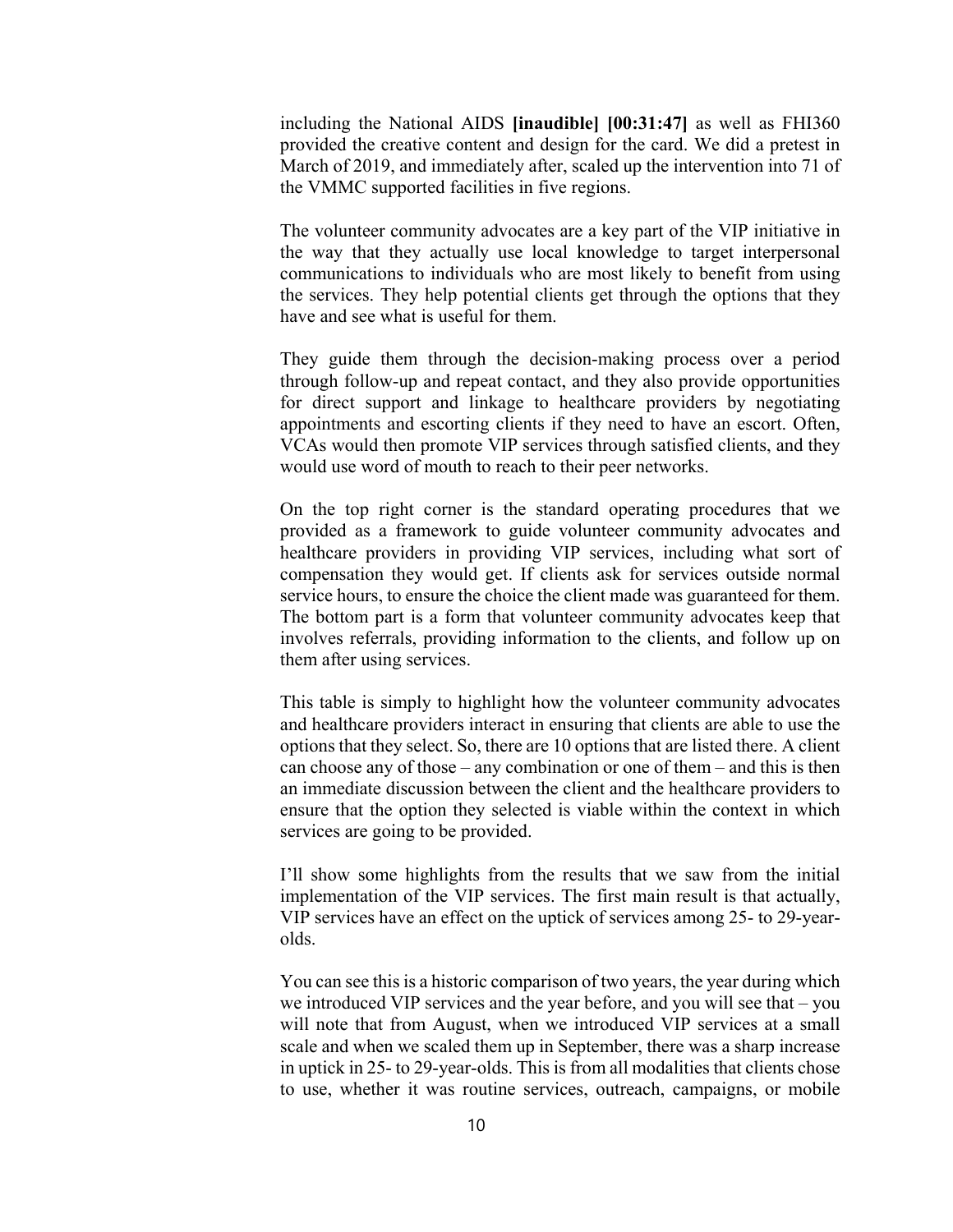services that we also included.

Clients expressed satisfaction with the VIP services they had received – 97% did. A small portion did not. Unfortunately, the way we had asked the questions, we didn't have an opportunity to probe for reasons why the clients were not satisfied with our services, so this is an area which can be improved in the future.

In terms of what services – what options on the VIP card clients who used VIP services reported influenced them to make the decision to use services, you will see that 81% reported three options. That is services being fasttracked, not having to wait in a crowded area, sense of privacy provided through arranged services with the providers or times that were convenient to them, and then, a question about preferred providers, which was a choice on the sex of the provider they wanted to serve them. As you'll see, the fast track seemed to have been a very strong predictor of clients using services.

We've learned a few things from interviewing with our clients that we think are important for others who consider to replicate the VIP services in their context. The first is the VIP card option and its use in the decision-making process builds trust between the volunteer community advocate and the client, as well as the provider. That triangle that enables our service to come in the way that the client chooses is important, but it has to be matched by respectful services at the facility. If services do not match up to the expectations of clients, the VIP card may not work out as well as it did for us.

Privacy and manner in which the service was provided were two areas that respondents who interviewed that we had liked the most, and yet, they are also the two areas that they said need to be improved. For us, this signals how important for adult clients the two areas are, so we need to focus on improving those two areas and ensuring that they are guaranteed in the way services are provided.

Being fast-tracked appeared to minimize concern about using services during clinic hours, even when those are in crowded or high-volume settings. The fact that an adult client can come and get into the service immediately was something that many clients appeared to prefer.

How providers treat the client was often a more important provider selection criteria than the provider's sex. We imagined in the beginning that the provider's sex would be a critical factor for adult men, but then, we had many situations whereby when the adult client came into contact with a female provider, how they were received and how they were handled, especially if they were respectful, changed their mind on whether they would agree or not to be served by that particular provider. So, we should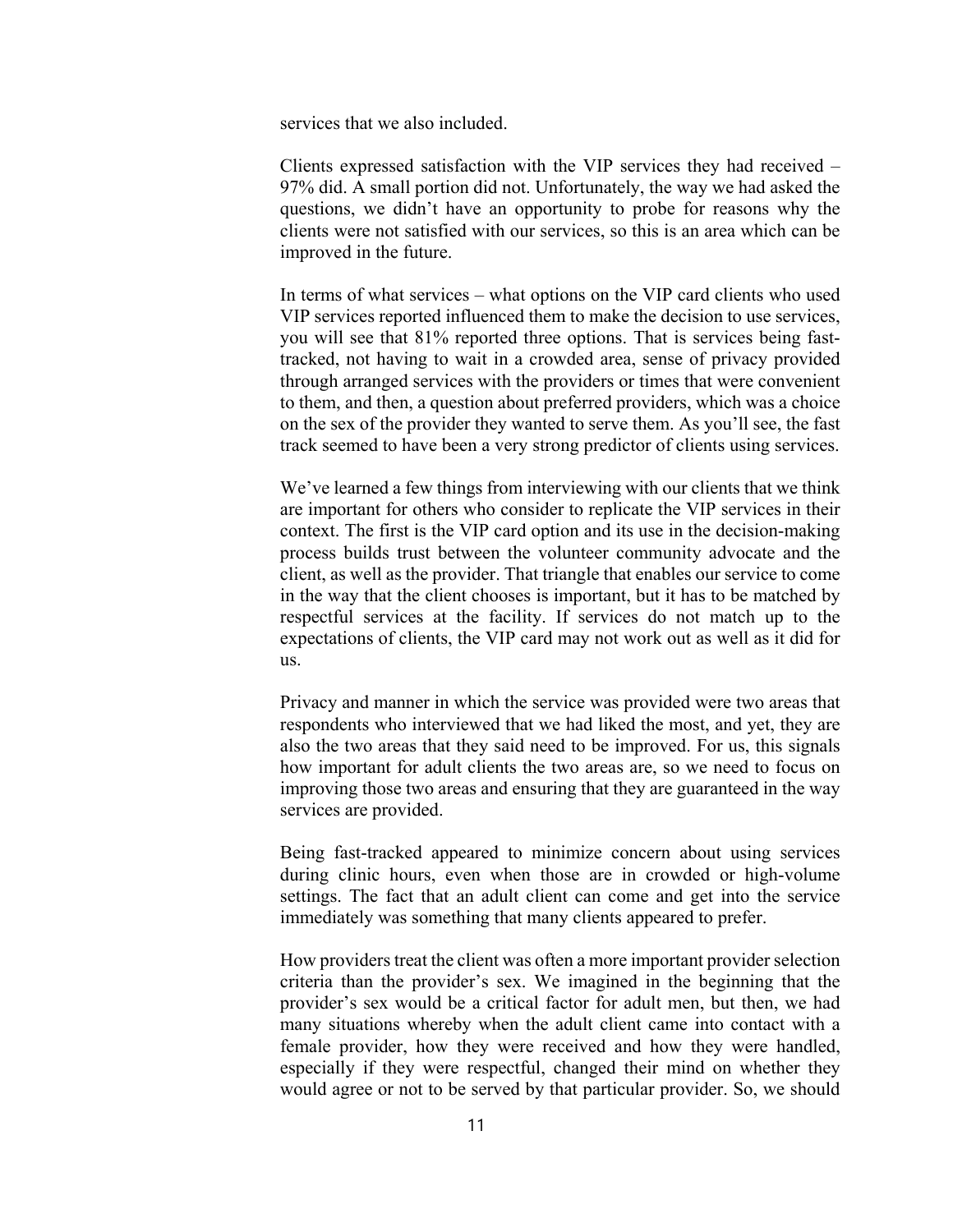look more at the quality and respect granted during the service provision rather than focusing on the sex of the provider.

Finally, VIP services attract several hard-to-reach adult men, especially nomadic pastoralists. We're now in regions where we're encountering a lot of pastoralists, and many of them are on the move, and we find that the VIP service was able to draw them to services, including as well adult men who are itinerant traders and workers on estates.

In conclusion, we would like to recommend VIP services to colleagues in their countries, especially if it's linked to a very strong client satisfaction review process, and hopefully some sort of focus group discussion alternative for interviewing, which will allow for exploring why clients tended to like or not like certain aspects of the options they were given. Thank you so much for listening to me. Back to you, Liz.

- Liz: Thank you so much, Maende, for sharing that experience, and we'll take your questions at the end. I'm sure you have some for Maende. Next. I'd like to introduce our next speakers, Maria Tanque and Francisco Zita, to talk about increasing uptake of services among males 15 and above in Mozambique. Maria has worked at Hopkins CCP in Mozambique for 11 years now. She's been coordinating the demand generation activities for VMMC in Manica and Tete provinces since November 2015. Francisco, or "Zita," as we call him, has worked for Jhpiego for five years now, and since May 2016, has been chief of party at AIDSFree VMMC project in Manica and Tete in Mozambique. Maria?
- Francisco: All right, good afternoon.
- Liz: We can hear you. Thank you.

Francisco: All right. Sorry, good afternoon. Can we start with the presentation?

Liz: Yes, please go ahead. Zita, please start. We can hear you.

Francisco: Good afternoon. Okay, we'll speak here.

Liz: Zita, can you try unmuting your microphone?

Francisco: Good afternoon.

Liz: Yes, we hear you.

Francisco: We'll pass the presentation or start – Maria will start and make the presentation.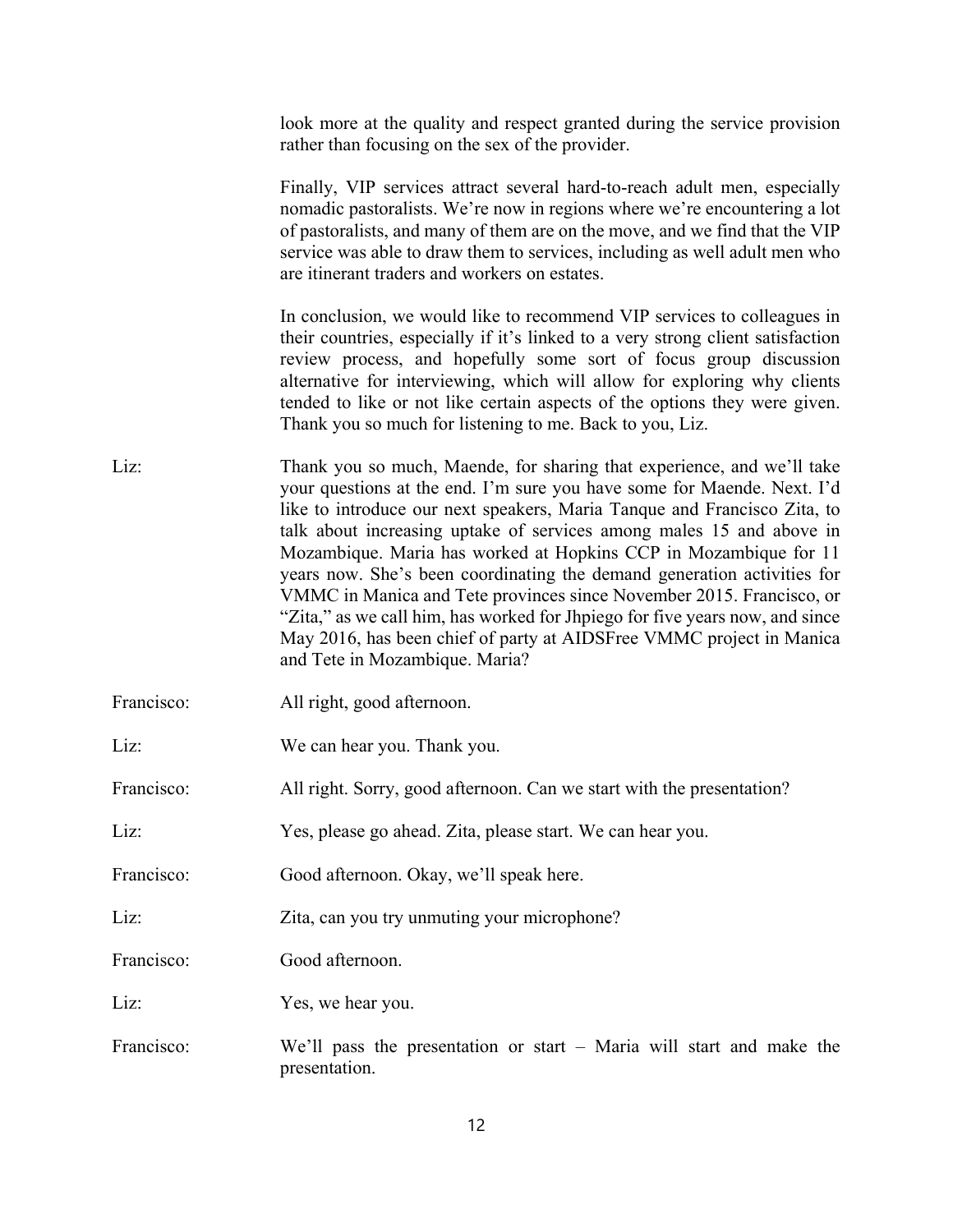| Maria: | Hello?                                                                                                                                                                                                                                                                                                                                                                                                                                                                                                                                                                  |
|--------|-------------------------------------------------------------------------------------------------------------------------------------------------------------------------------------------------------------------------------------------------------------------------------------------------------------------------------------------------------------------------------------------------------------------------------------------------------------------------------------------------------------------------------------------------------------------------|
| Liz:   | We hear you, Maria. Go ahead.                                                                                                                                                                                                                                                                                                                                                                                                                                                                                                                                           |
| Maria: | My name is Maria from Mozambique CCP, coordinator – can you hear me?                                                                                                                                                                                                                                                                                                                                                                                                                                                                                                    |
| Liz:   | Yes.                                                                                                                                                                                                                                                                                                                                                                                                                                                                                                                                                                    |
| Maria: | I want to present to you the experience for demand creation to VMMC in<br>Manica and Tete - oh, okay, in Manica and Tete. First of all, I will talk<br>about our implementation. We have since passed from <b>H3</b> to <b>CHO</b> . H3 was<br>a USAID-funded project implemented by JHCCP in cooperation with MOH<br>to support VMMC service in Tete and Manica province since November<br>2015. The call at CVT was to improve demand for VMMC service and<br>service communication targeting a priority age group 15 to 29 years old.<br>Would you pass for another? |
|        | Okay. And also, we were focused in some gap we had in the <i>[inaudible]</i><br>[00:45:54] September 2015 and the administration assessments in October<br>2015. We find that there was a lot of complaints in the comprehensive<br>training of counselors, and the post-op counseling needed improvement,<br>and the communication material had gaps that we were not meeting needs<br>of young clients. And, we saw that the demand was poor in most sites. Client<br>where service was mostwas men ages 10 to 14 years, and mobilizers were<br>underperforming.      |
|        | That's why we did the strategy to get men above 15 years. Working in the<br>secondary schools and in the university and professional schools was the<br>responsibility of the coordinator of this section. We were also working in<br>the formal and informal markets and the churches and workplaces with the<br>managers of the enterprise. We also worked in large social gatherings with<br>the people who organized the social events.                                                                                                                             |
|        | Also, we worked in the prisons by the permission of the manager of the<br>prisons. We have there the mobile unit, and we have mobilizers, but one<br>mobilizer is the prison people who helped another prisoner to get the<br>VMMC service. We worked also in the bus stops where we distribute the<br>SVCC material, and we put in there the card that speak about VMMC. We<br>went in the community door to door, where we go at the homes of the people<br>and do the mobilization.                                                                                  |
|        | Also, we worked with the women in the prenatal consultation $-$ the health<br>unit, also in the fountain where the women go to get water to motivate their<br>partners to go to the VMMC service. We tailored the key message about the<br>advantage of the VMMC for the women.                                                                                                                                                                                                                                                                                         |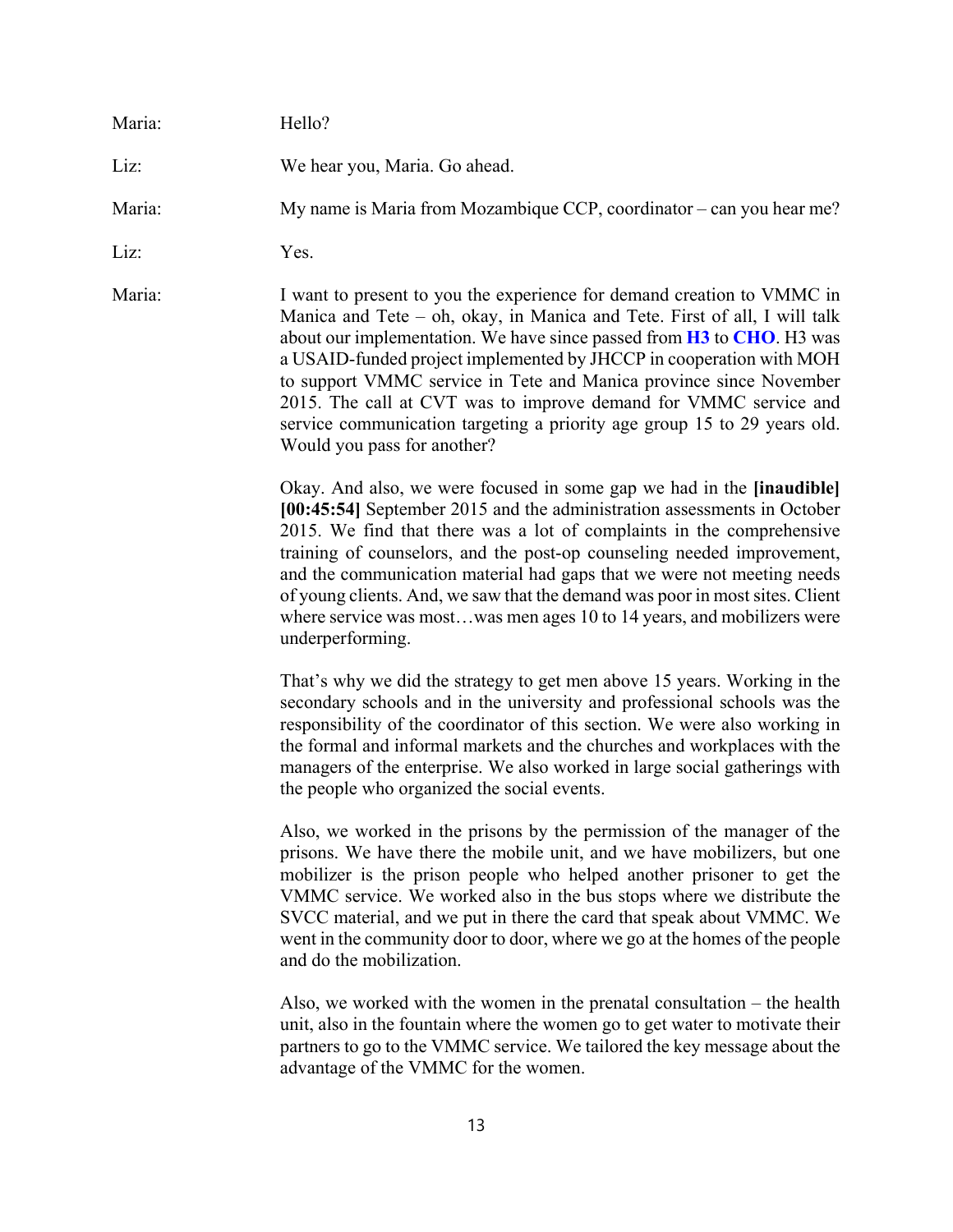And then, what we do when we go to mobilization and what we do to improve the skills of our mobilizers: We supervise and support them to improve their skills. We train mobilizers in effective interpersonal communication (IPC), and we assign mobilizers according to their education and skill levels as appropriate to schools. We divided the mobilizers – some organizers go to the organization in their school, another one in their community, another one to conference in the university – based on their skills.

And then, we meet clients' transportation needs because some clients don't like to get transport in the **[inaudible] [00:51:32]** with the younger clients, and sometimes they'll say, "You will catch me in another point," and they will recommend this need or wish. And, they allow clients to enter through the VMMC unit side door because some clients don't like to enter in the same door with the young clients.

And, we include the mobilizer's contact number on invitations for the adult clients where we put the number of the VMMC unit in the literature, and we put the time that the unit works, and we put also the number of the mobilizers because this helps them to contact the mobilizer in another time to book appointments or to get more information if preferred.

Also, we use the video testimonial to share the experience of the clients that say to us of the service, and also, we have debates on the community radio with testimonials sharing their experience, and we have a WhatsApp group for the mobilizers to check the reach of the priority age group daily and reinforce the guidance.

To improve the in-service communication of the providers, we train all the providers in the message that they have to give to their clients in each VMMC stage, and we monitor the performance and share the information such as daily data on VMMC provided by age group and ways to improve performance and overcome challenges. We share this information with the mobilizers. This is the supervision to see what we did yesterday and what we have to do to improve our performance. And, this approach is where – it's good for us because we work with the H3 project, Jhpiego, and the big coordination with these partners.

Francisco: Thank you. As Maria was mentioning, the intrinsic element of implementation with the VMMC project in Mozambique – it's because we have a demanding creating partner – that is JHU CCP and Rumos – that is implementing that component. And then, we have the service supply on conducting the VMMC procedure at the clinic.

> So, as Maria mentioned in the previous slide, the teams coordinate on a weekly basis. We also engage the DPS. What we would like to highlight is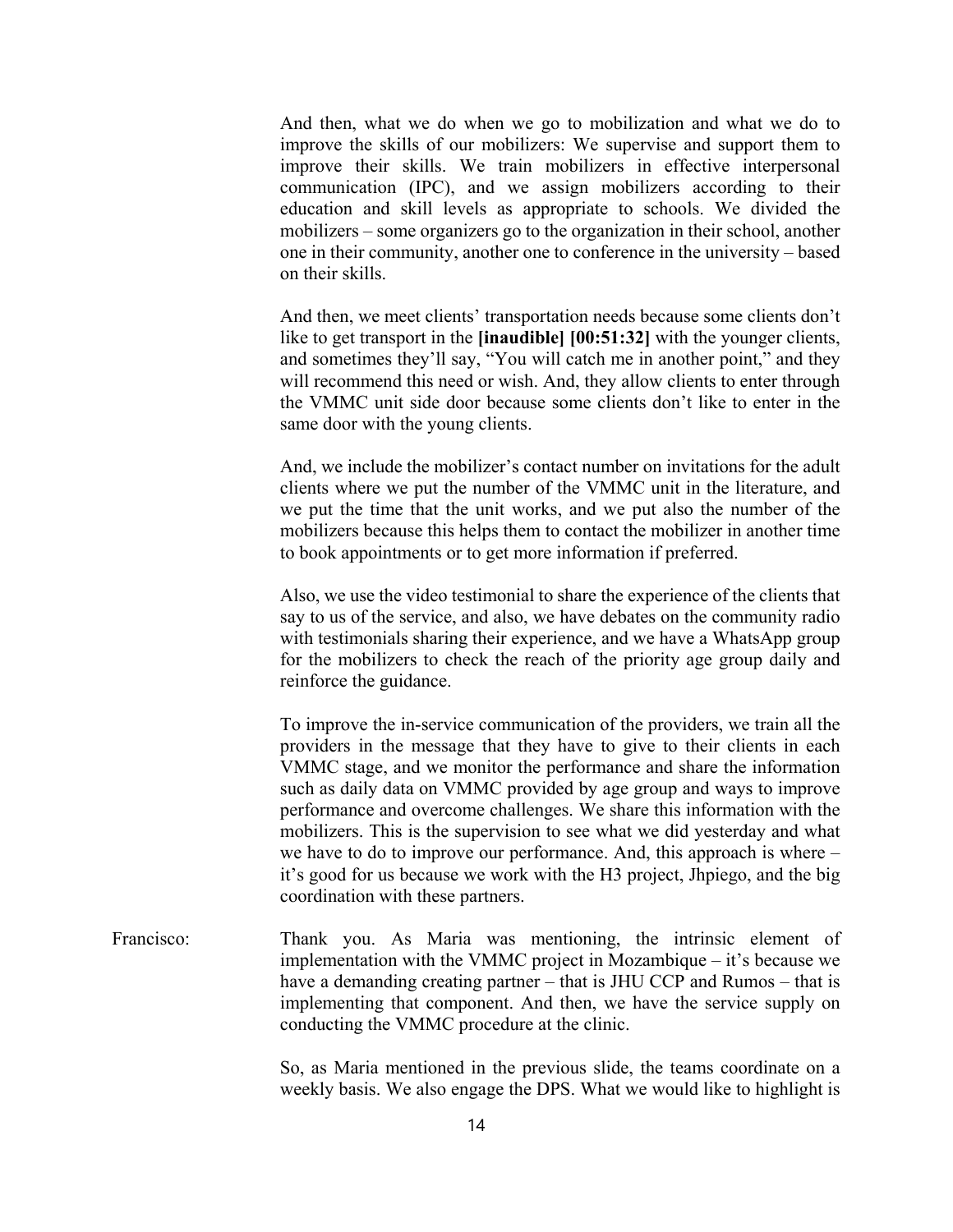coordination key. We plan together according to our targets. The resources we allocate to the districts, meaning the staff, the people, aid the mobilizers, as she was mentioning. The number of mobilizers that Rumos allocated to the district are in accordance to the capacity that we have in the health facility.

So, in terms of the communities where we do all the demand creation, we involve interaction between Rumos and Jhpiego. We have involved all the team members from the coordination or leadership until the person at the implementation and the ground. They know in terms of targets, in terms of what are the activities that they have to  $-$  in terms of planning, everybody is engaged.

There is this tool that we call site capacity and productivity. This tool that is the optimization and planning that helps for policing the personnel helps the delivery of services, and then, the demand creation side because this tool tells us that if you have a facility with two beds, for example, some days, you just have to bring 30 clients, not more than that, assuming that all of them will be eligible. So, the direction of target is also focused. Let's say because we know that we have to bring 15-year-old people for circumcision, what we do is focus the demand creation to bring people of that age. The number of people that have to come, but related to the target that we have.

The same is in relation to outreach in the specific districts because we have the static site and also outreach site, so when we plan, we do the outreach planning as well so that we can compensate for that target that we have for that district.

So, as you can see, since 2016 that the project transitioned into Jhpiego, this is the target that we had. October – this was from May, but if you see the second where target is in blue, and then the conducted VMMC in red, you will see that in the first year, from October '15 to September '16, we took over in the middle – in May of '16 – so after four months, it was low, but in the following year, from October '16 to September '17, you will see the target was 95,296, so we reached 106% in terms of target because of coordination of the strategies that the demand-creating partner used.

Then, in the following year, in COP17, our target was 120,000. We reached 89%. This was due to other reasons, but we were close to the target. In the previous COP18, we reached 100% of our target.

So, this is the proportion of the age group. You can see that our focus from 15 years was always above 50%. In COP16, for example, with 61%, COP17 was 61%, and COP18 was 60%. During this period, we were targeting adults – all the different age groups from 10 onwards, not specifically from 15 onward. We're starting from 10, but you can see that the priority age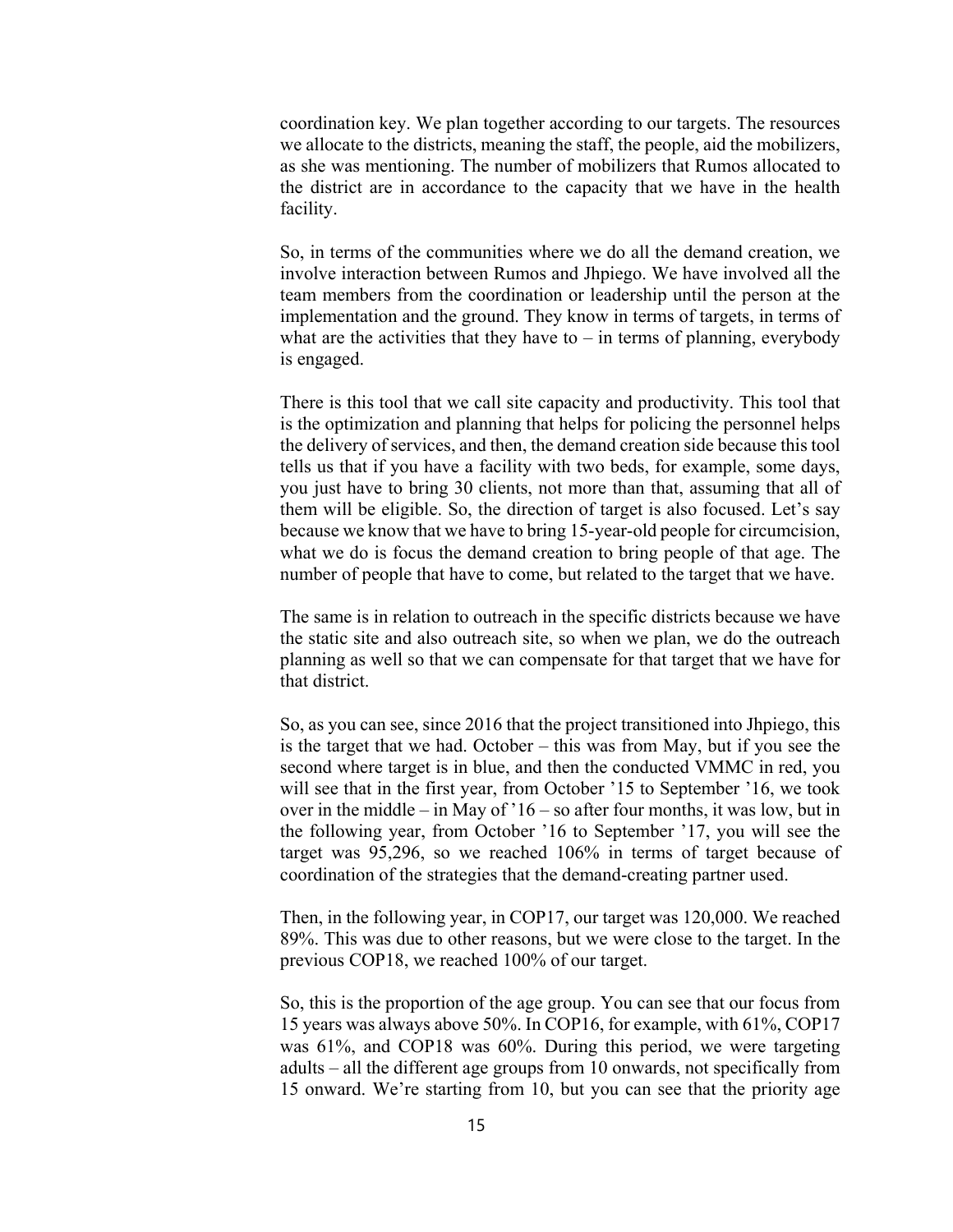group from 15 is the majority in terms of number and percentage.

So, this age group, you can see is the same as the previous slide. We're showing by age group. You will see that by age group in this period of H3 implementation, where 60% from 15 to 29 years, and then, four percent from 30 years onward, and 36% from 10 to 14 years, which means that from 15 years onwards, it's where we have the biggest number of clients that received our services.

So, in terms of lessons to strengthen mobilization, training of mobilizers, providing supervision of mobilizers, support and motivate them – as Maria mentioned in her previous presentation, and she gave the example – is key as we capture the lesson. Then, there's a need to permanently to pay attention to how the strategy of demand creation is working and adjust whenever is necessary. And then, we do it in a weekly basis because in a daily basis, we have the number of circumcisions that we conducted, as Maria mentioned. Also, in a daily basis, we have the number of people that were taken to receive services, so this is very important.

We also use data for decision making. It's very important to use  $-$  as I mentioned – the daily data to analyze what's happening, and also the site capacity and productivity tool to manage, to adjust, and to track our targets on a daily basis. We do it not as separate entities. Interestingly, we have given WhatsApp groups for coordination. We have WhatsApp groups that Maria and her team from JHUCCP, Rumos, that we have together with Jhpiego team that we take some decision, we mention what we have to change to adjust to this implementation.

As Maria mentioned, we have service centered to clients. Of our clients, as she mentioned, some do not like to go in the transport that we provide with the younger clients, so we organize service picking-up points or times like Saturdays that we have to pick up the clients. And then, we mentioned about accessing the service in a daily basis, and then follow up and motivate the mobilizers to reach the people from 15 years old.

So, follow-up of clients post-operation is very important, not only to provide services, because 1). It's to make sure that the client – is the wound healed and is happy with the circumcision, and 2). To have his feedback on the service that we provide, and then we use that information to adjust our service. Thank you for your attention.

Liz: Thanks so much, Zita and Maria. That was great. I'd now like to introduce our last presenter, Winfred Khondowe, to talk about effective demand creation for achieving the age pivot in Zambia through the JSI SAFE project. Winfred is senior VMMC advisor for the USAID-funded Supporting an AIDS-Free Era program. Before joining JSI, he served as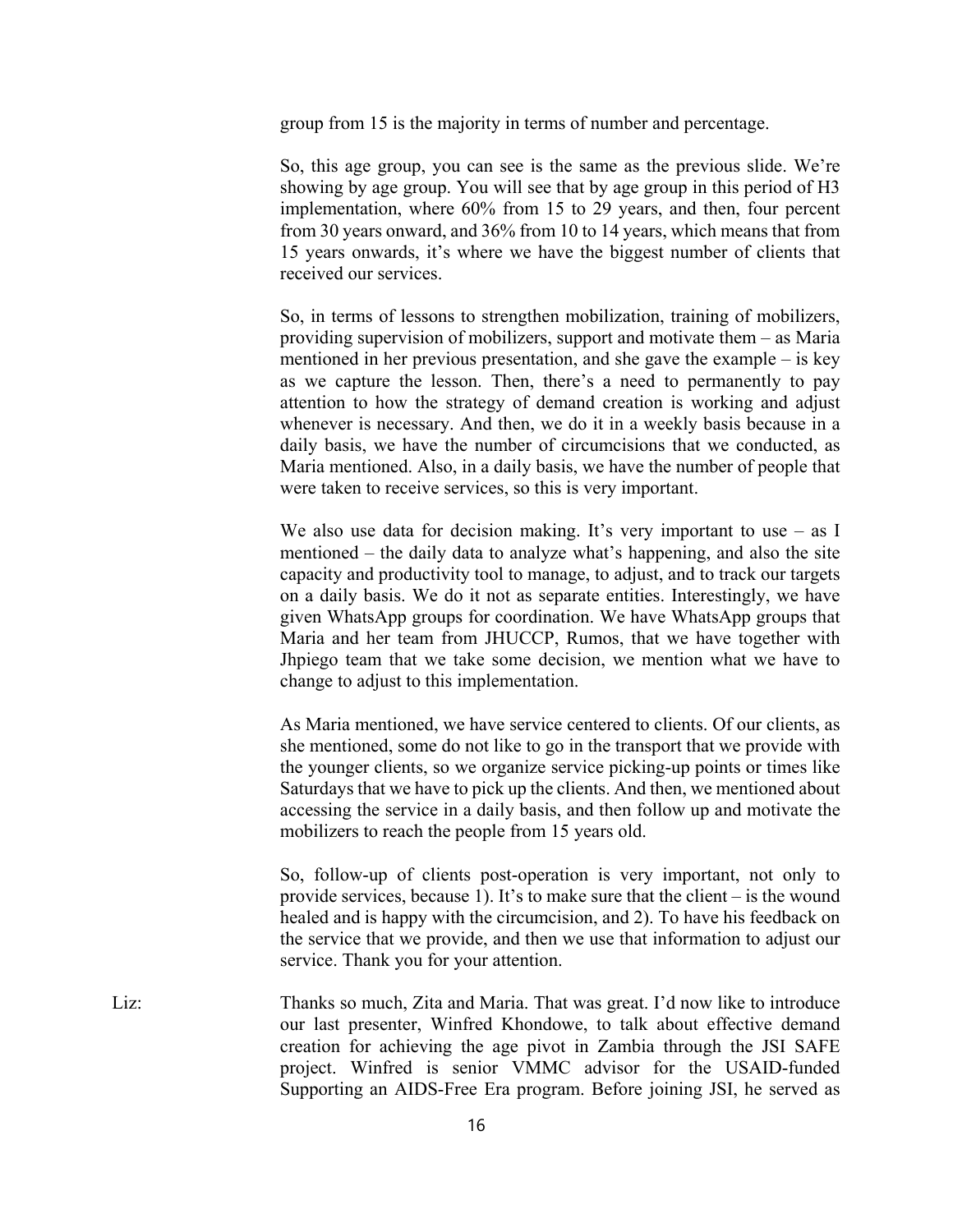deputy program manager at Project Concern International, regional manager for PSI, and more than 12 years as health center in charge. Winfred, over to you.

Winfred: Good afternoon. Thank you so much for that introduction. The VMMC program with the SAFE project is basically just one of the paths for this treatment program. So, we started in 2018, providing male circumcision, and we are supporting basically three provinces within Zambia: Copperbelt, Central, and North-Western. So, basically, Zambia started doing VMMC way back in 2007, and by end of December 2019, we have circumcised 1.9 million males, and USAID has contributed to that 8.7% in the last two and a half years that we have worked in the VMMC space.

> We have a number of static sites. Of course, when we started, our static sites – those sites which are providing routine services – were quite few, but now we have a total of 104, and that includes about 10% which are privately owned, and the rest are government owned. Then, we also achieved 95% of staff conducting MCs are Ministry of Health staff, meaning are members of staff that were trained in VMMC that we built capacity – we trained them VMMC in a government-to-government kind of arrangement.

> So, mostly, our facilities **[inaudible] [01:09:13]** VMMCs are provided for by Ministry of Health. Mainly, the **[inaudible]** is campaign-based, so for us in the USAID space, every month is a campaign, meaning that even in between campaigns, we want also to utilize those **[inaudible]**. So, our facilities that we are supporting, they do understand that they're supposed to provide VMMCs all year round.

> As I said, we are effectively working through Ministry of Health structures. They are the structures that have been provided, starting with the national level down to the community level, so we are working within those structures. So, as a project, we are contributing to what the government is actually doing. In terms of funding for consumables, for providing stipends for the providers, it's mainly with the support from the donors, for over 90% of our programs in Zambia are donor-supported.

> The strategy that we are using, as we said, is basically 1). We are participating in the VMMC campaign during school holiday campaign, and then, we have also – we are also providing services in the higher institutions of learning, and also, we have identified some hard-to-reach areas where we know that VMMC has not been utilized to a greater extent, so those are some of the areas that we are going to, and then, providing the service. Basically, we have the static services, and then, we also have the outreach and mobile activities that we are doing. Basically, when we go to higher institutions of learning, we are targeting the above- $15$  – those are the ones who are in the colleges, they invest –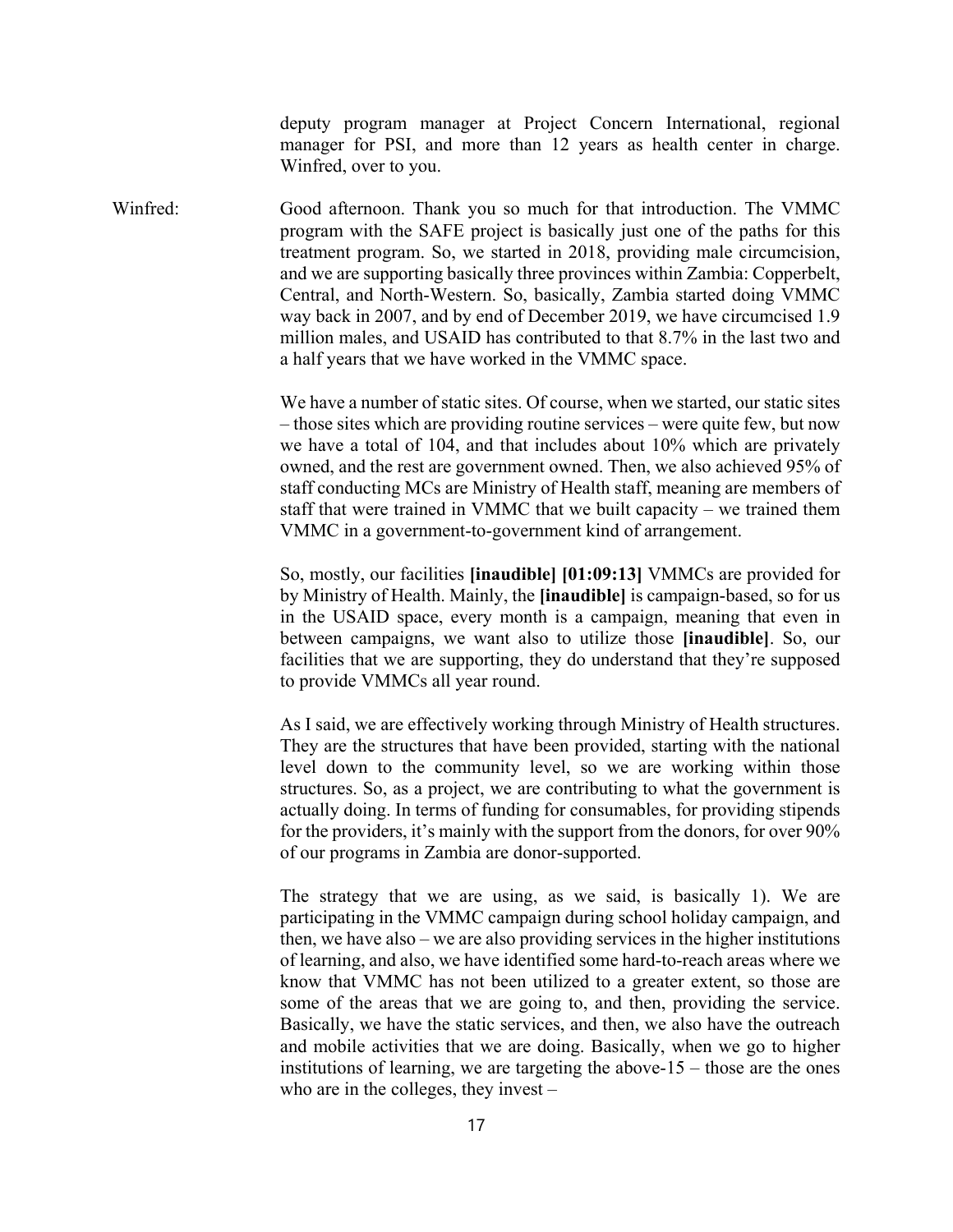## **[Crosstalk]**

Winfred: Hello?

Male Speaker: **[Inaudible] [01:11:34]**

Winfred: I can't – you are saying something? All right. So, for the project that we are using, it is utilizing the private-sector platform and the farm blocks to provide the service, and then, also, as I said earlier, we are increasing on the static sites so that these facilities can provide routine services all year round. So, for this fiscal year, we are saying that as a country, we have a target of circumcising 382,000 MCs, and SAFE, the target has been 85,000-plus, and then, we are supposed also to achieve 60% of those in the critical age group, 15 to 29.

> In terms of community mobilization approaches, we do have community meetings, especially have traditional leaders, so what we do here – we meet them in the community as well as organize meetings with the key traditional leaders, engagement meetings where we talk to them about VMMC. This is because some of the communities are non-circumcising, so we are trying to get them to buy into the program by explaining the benefits that accrue to this program – other than HIV prevention, of course. That is the chief one.

> And then, we are also using the healthcare workers and mobilizers who go into the community to just provide information, as I said, through the neighborhood health committees. The neighborhood health committees – these are community members that have been picked from different zones within the villages by that particular facility services, and through them, we tell them that this is a program and this is how the schedule is for the facility – for example, if the facility provides VMMC on Wednesdays every week, so we sell that idea through them so that they're able to go and tell the community or inform the community on the schedules that the facility has chosen.

> Then, we have mobilizers for each facility who provide the personal communication kind of skills so that they're able to clarify some of the specific concerns that people may have. So, these – mainly, they move from one community to the other. They try to provide information on VMMC and when it'll be provided. Also, they go to schools, they engage with school authorities if they want to go there to provide some mobile activities.

> Then, in some areas, we have used the female mobilizers or we are using the female mobilizers to create demand. This is because some of our communities here – the females have more power than the males, so once the female agrees or sees the benefit of VMMC, then they are able to explain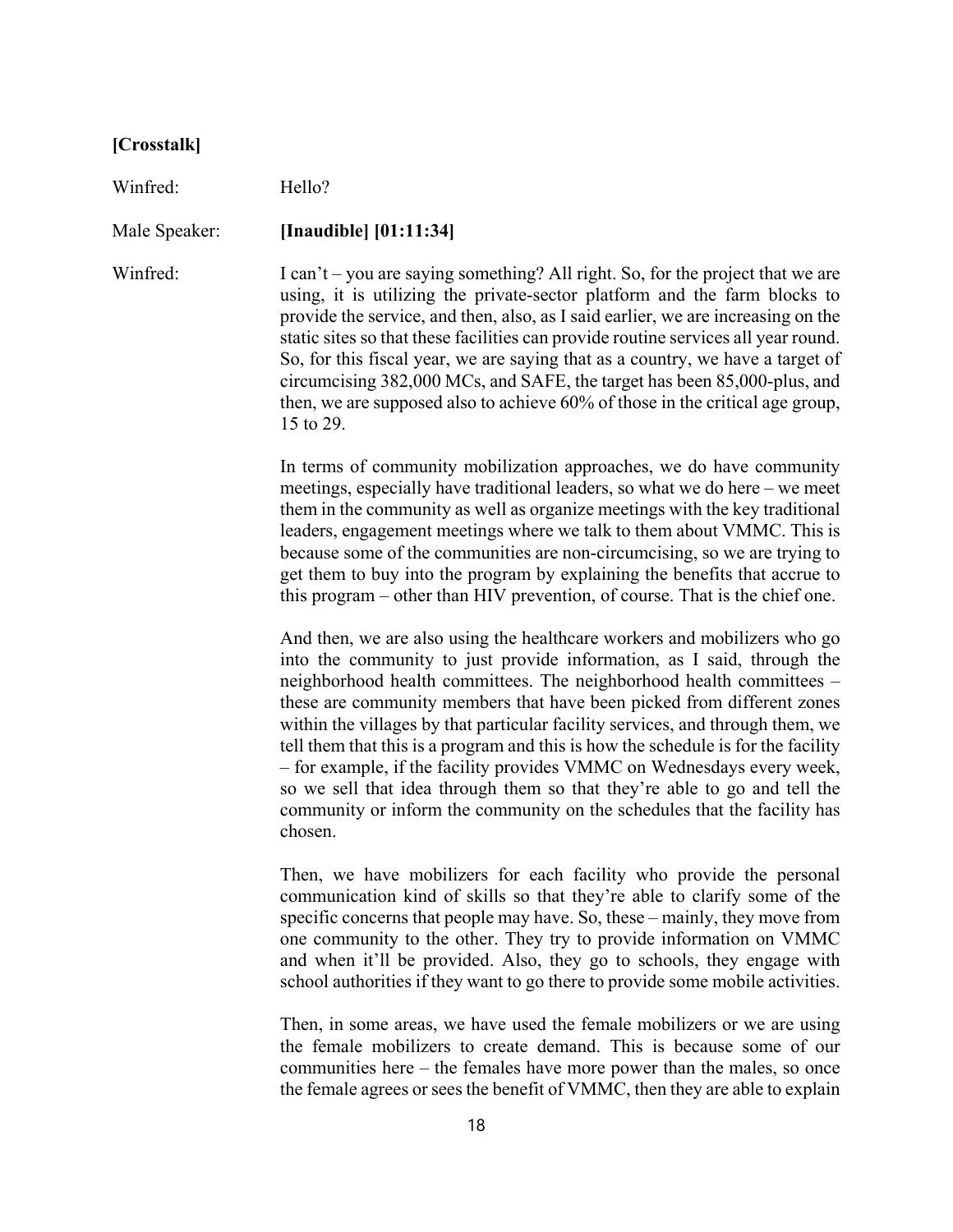to their spouses, for example, and we are able also to provide information through the women's groups, like in churches and the community, so we use the females themselves as they are conducting – at activities like cervical cancer screening and so on so they can talk about VMMC and encourage their spouses, who are not sometimes there, but they can talk to them at home so that they come for the service.

So, traditional leadership and faith-based organization engagement – so, this is done mainly quarterly. We have a structured program where before the launch of school holiday campaign, we call the traditional leaders, and then we provide the necessary information for them to be able to also engage their headmen and those who are under them so that they know that this time, the government policies that we are providing this service, and then they can allow the community to participate. So, basically, these meetings are just to get their buy-in, and some of the strategies that we can use to reach more masses.

And then, we have separate sessions to promote men's clinic in their chiefdoms, and then, as I said, advocacy and just trying to explain the policy to them in regard to VMMC. Then, the Ministry of Health also writes letters to churches informing them about VMMC program. Basically, these letters are written from the district health offices, and then given to individual facilities. So, you identify the churches that are there, and then you are able to provide that information.

And then, we also have another strategy of outreach: Going to some remote areas. We have a number of remote or hard-to-reach areas, like the fishing camps in this case. I can see the team there that's handling going to one of the fishing camps within Central Province, and these teams – they go to these places, and the arrangement of the fishing camps – we see a lot of trading happening there, and we see a lot of men and women coming to the fishing camps to procure fish and other things.

So, when they are there, our teams will go there and provide, first of all, the information, and as we are seeing, most of the time, the entry point is HIV testing, so we talk about HIV, and we provide the testing services, and those who are negative, we link them to prevention services, like VMMC in this case. So, basically, in those fishing camps, we have older men and those who are doing business, so mainly, we get more of the older age as opposed to the younger ones.

The other strategy that we have used is going to the farm blocks. Again, this is basically the outreach activities as well as mobile sometimes. So, for the farm blocks, we have a number of farms that maybe are owned by one farmer, and then we engage the farm manager to say, "This program that we have – apart from this program, we also have HIV testing, we have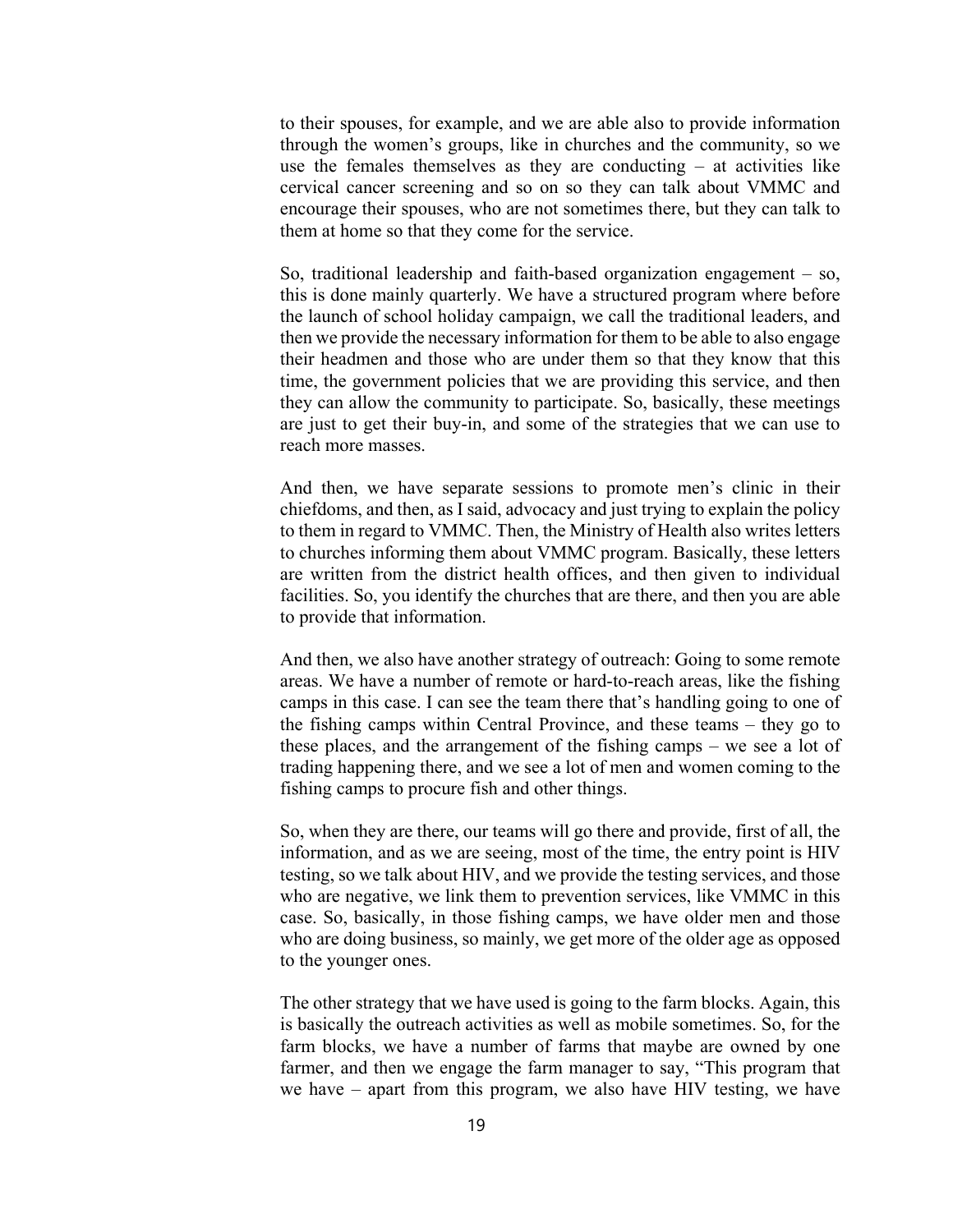**[inaudible] [01:18:53]**, and so on and so forth." So, we try to provide a holistic kind of approach, and then, we tell them about VMMC and the importance of VMMC, the importance of having a workforce that is healthy and how VMMC actually has proven scientifically that it can provide significant protection against HIV.

So, once they understand the importance of all this, then we are able to schedule when we can go there and provide the service, so we basically share the schedule with them, and then the farm managers and other supervisors talk to the men that on this particular day, there's a team coming from the district health office, and then, when they go there, then we provide more information to them so that at the end of the day, they choose actually to come for VMMC, they are circumcised, and we have that good will from the managers so that we are able to give them some days off so that they are able to heal.

Basically, VMMC is an essential service, and then, SAFE is able to help the Ministry of Health to increase uptick of VMMC through this particular strategy.

Then, the other strategy that we have used which has really proven to be very, very effective and has given us very good numbers is reaching males in the higher institutions of learning. In this case, first of all, we engage the management of the schools, the colleges, and universities through the academic office, and then, we are able to do a presentation to them. Then, they understand, they are buying in, and they give us a date when we can come and engage the students.

So, basically, for the past few months and years, we have been engaging the first-year students so that through the already-established health groupings within the colleges, we are able to come, engage them, provide the information, provide the clarification, and then we are able to provide the service right to them. If there is a nearby clinic – like, in one of the colleges, we have a clinic just nearby – we now – after talking to them, we lead them to that facility, where we begin circumcising them.

As I said, we also identify a local point person to just register the students, so through those groupings that they have  $-$  the health clubs  $-$  we are able to identify somebody who can just help us to recruit as many clients as possible.

Then, just a few months ago, again, we introduced the men's health – basically, with this strategy, we are able to engage companies, especially companies in this case – big mining companies, big government companies, like those who are provided worker quality, whatever company it is. So, we engage them, and then, through their management, they allow us to provide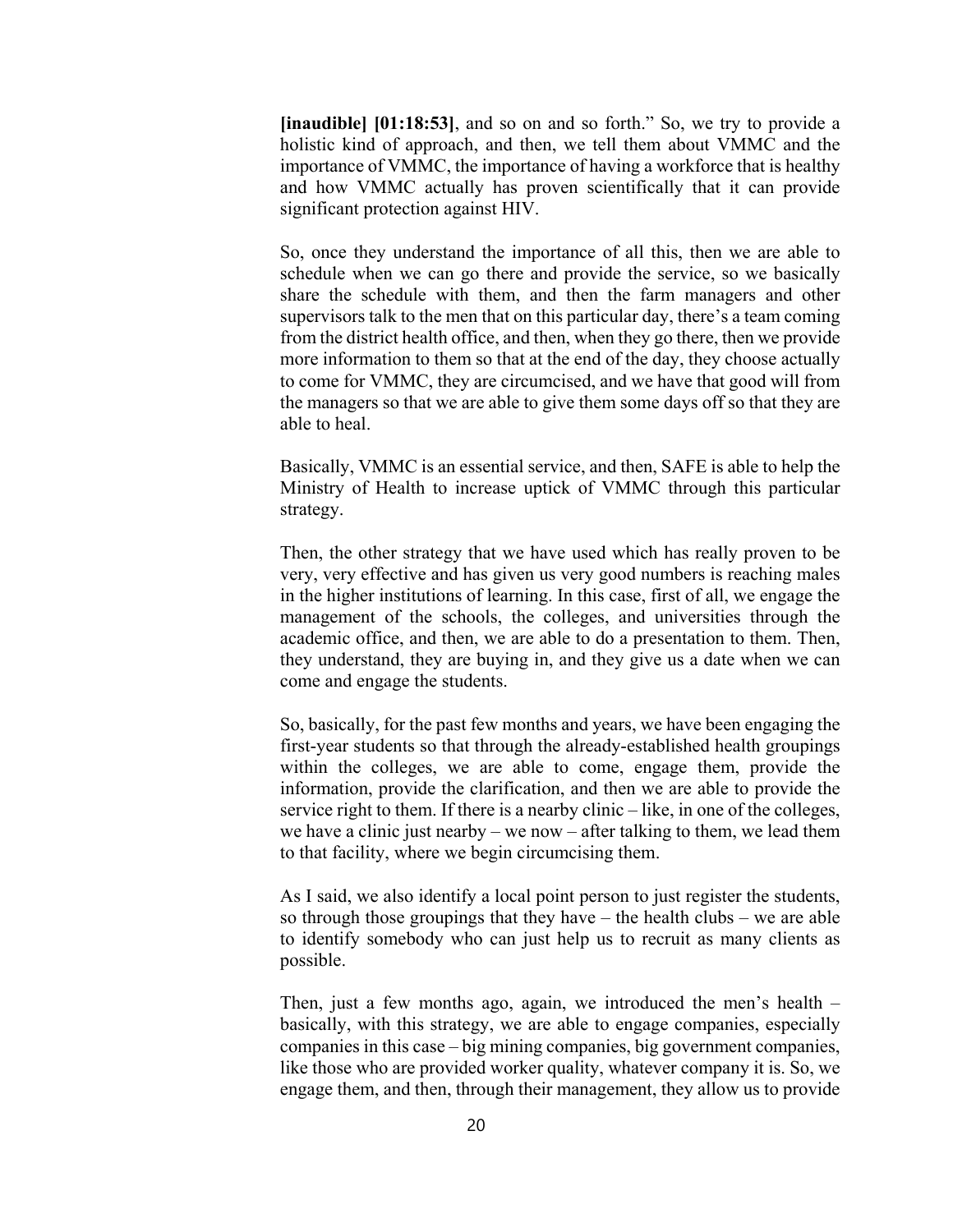information to the workers, and we have a particular day that they choose themselves – for example, on Fridays, I think you can be coming, or maybe two days or three days in a month. So, we adhere to those schedules that we make with them.

So, the approach here basically is to provide the holistic kind of service, and among the services is the VMMC that we also look at because this is one of the strategies that we are seeing to be – men have liked this strategy because it's one of the strategies that emphasizes on them being protected from contracting HIV. So, we try to integrate these services as much as possible, and then we make sure that within that place, we are able to identify the nearby facilities whereby if somebody tested positive in this case, we are quickly able to link them to HIV services, and those who are negative, we encourage them to take up the prevention services, like VMMC.

So, how does SAFE engage the companies? This is one of the strategies that we are seeing to be working really well. So, we meet with senior management and present the services that we are providing, access the Ministry of Health, and then, there are some memorandum of understanding that we are signing with these companies which explains our responsibilities and also their responsibilities.

In this case, for the companies and private clinics, what we have told them or what we are providing is that we are using government-approved data tools, and then, SAFE is also – through Ministry of Health – able to provide the consumables free of charge, and then we ask them now to reduce the cost of doing VMMC – providing VMMC to their clients, and in this case, SAFE is providing all the medicine, we are providing all the consumables, we allow them now to just charge a consultation fee, like in this case.

So, most of the clinics that we are working with now just take up that responsibility, especially if they have already provided, but if they don't have, then through the district health office, we are able to organize a team within the district to approach or to be conducting these mobile services to the private clinics with agreed schedules. And then, I will explain in terms of commodities and Ministry of Health that conduct the mobile services for those who don't have providers.

So, in terms of numbers from the time that we started in 2018, we have seen – so, the blue bar there is just telling us VMMCs that we have done below 15 and the red that we have done above 15 years old. So, from time and again, we have tried to emphasize that using various methods or modalities in reaching men is quite important because during the school holiday campaigns, what we see is the younger age group coming for VMMC.

As you can see, over the years, I think we have tried to reach the critical age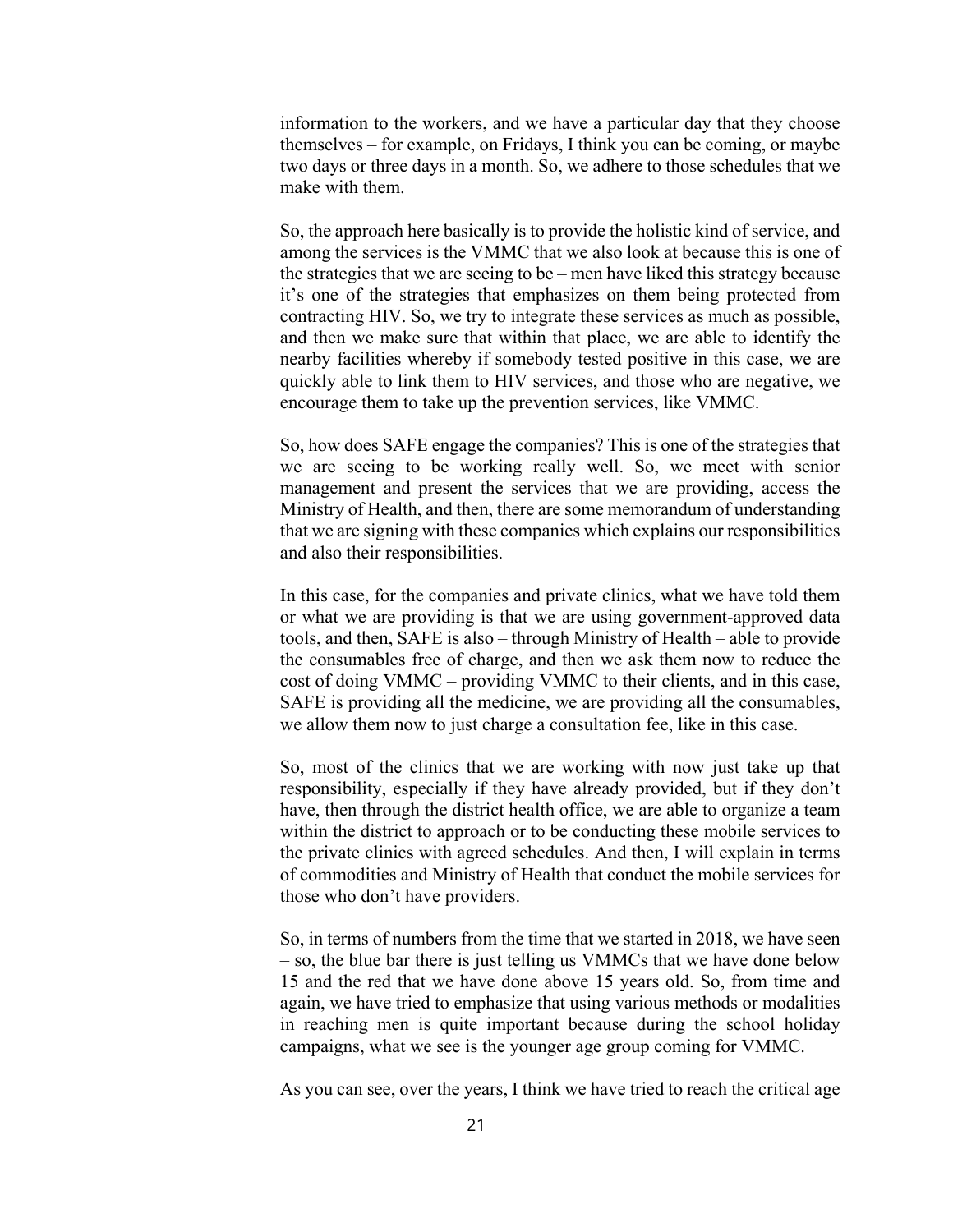group. Of course, the first year, we didn't reach the 60% of the 15-to-29, but over the – in 2019, we reached that target, and you can see also Quarter 1 of Fiscal Year 3, we have also done about 75% of those above 15 years, which is quite good.

So, this graph is just telling us comparison to all the MCs that we have done so far. From the time that we started, we have done 165,000-plus, and the red dotted line is just showing us the 15-to-29 – the number that we have contributed towards reaching those numbers.

The lessons that we have learned: 1). Engagement meetings with senior management, especially to solicit their buying in of the activity, has been very, very rewarding, and also, traditional leaders, just to make them understand that though they are not circumcising a tribe or community, but when you explain the benefits that they are able to get when one is circumcised, most of the traditional leaders are now changing their stance, and also, they are giving the support to the program.

Then, of course, partnering with Ministry of Health to support the farm blocks and the private clinic intervention that I explained – we have formed teams that are responsible for conducting mobile and outreach services have been very good – so far, so good. Then, the integration of other services with VMMC – although this is more or less like a new intervention, so to speak, maybe that's over about six months old.

We are seeing that  $-1$  think this is the way to go if we are able to get the older age group, especially those who are working – the working class. So, this has proven to be very good, although the numbers are not as much as we are getting from the other intervention, but I think it is promising that this can be very good intervention.

Using mobile units to reach the hard-to-reach areas – this is basically bringing the services as close to the people as possible, which is the government's goal. I think this has been very good, although it's an expensive venture because you need to have vehicles going for outreach, and then you need to have Ministry of Health employees or staff going for a number of weeks, sometimes one week to two weeks, just conducting VMMC in those areas, so it's a bit expensive, but it's giving us very good numbers.

And then, the issue of having routine VMMC services – yeah, I'm winding  $up$  – this is very good because depending on – if we depend on the school holiday campaigns, that is not giving us very good numbers, but when we have routine services being offered year round, the people know the schedule, they understand that VMMC is provided in this facility, and so on and so forth. That is giving us very good numbers, especially the older age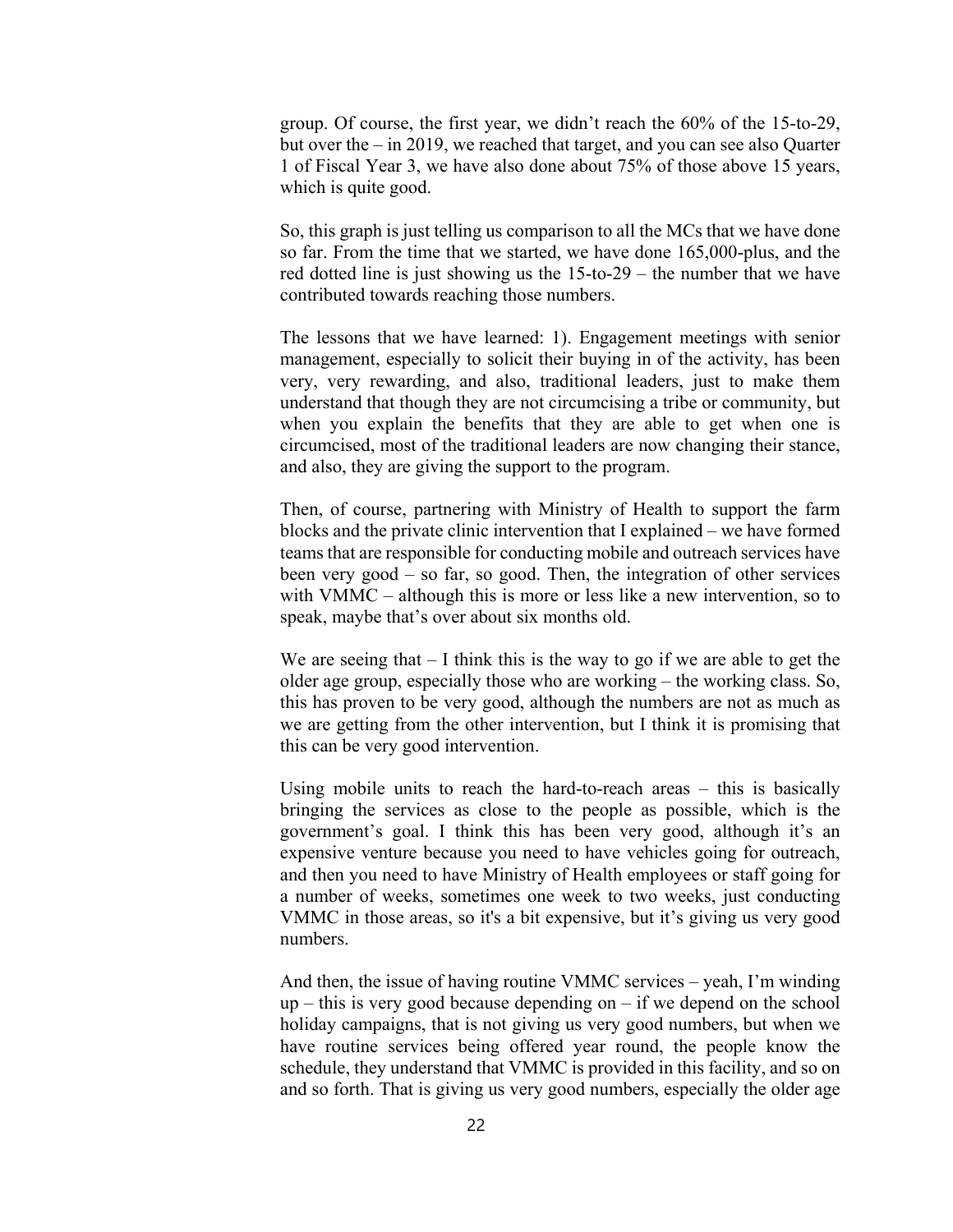group.

|         | Then, recruiting satisfied clients and women as mobilizers $-$ we cannot<br>overemphasize that point. It's very critical for us, especially for older age<br>groups, because they have issues, they have questions that they may want<br>to be clarified, and these satisfied clients are able to advocate for VMMC,<br>and the influence, of course, of women cannot be overemphasized.                                                                                                                                                                                                                                                                                                        |
|---------|-------------------------------------------------------------------------------------------------------------------------------------------------------------------------------------------------------------------------------------------------------------------------------------------------------------------------------------------------------------------------------------------------------------------------------------------------------------------------------------------------------------------------------------------------------------------------------------------------------------------------------------------------------------------------------------------------|
|         | Otherwise, I think that's the lead-through that I wanted to $-$ the strategies<br>that I wanted to share with the team out there, that doing things the same<br>way may not give us the desired result, especially, for example, as we are<br>aware, VMMC services are provided during the school holiday campaign.<br>That may not help the project, but having other innovations around creating<br>demand and reaching people that somehow have not been reached for many<br>years – I think that has proved to be very effective. Thank you so much.                                                                                                                                        |
| Liz:    | Thanks so much, Winfred, for that great information. I realize that time is<br>up, but for those who are able to stick around, I think our presenters are<br>willing to hang around and take a few questions, and I see some were<br>already responded to in the box, and don't worry $-$ we'll also be sending out<br>by email responses to the questions. Before we turn it over to Shira for<br>questions, I just quickly wanted to draw your attention to that little box at<br>the bottom of your screen that says "AIDSFree resources." You can click<br>on those, and they can be found on the website. Okay, I'm gonna turn it<br>over quickly to Shira to take a few of the questions. |
| Shira:  | Hi. Maende, this is a question for you. What are some of the main challenges<br>you face in the operationalization of the VIP clinic?                                                                                                                                                                                                                                                                                                                                                                                                                                                                                                                                                           |
| Maende: | Thank you for that question. The main challenge first was around<br>compensating healthcare providers for services they provided after hours or<br>over weekends, when VIP clients requested for these options. Mainly, this<br>was around – because in our standard operating procedures, we had<br>provided them with a provision for about \$4.50 if their clients were served<br>over the weekend. This would be the equivalent of one extra duty for<br>healthcare providers.                                                                                                                                                                                                              |
|         | But then, it conflicted, I think, with the amount they were actually being<br>paid by the government when they do extra duty or overtime, so in the<br>beginning, this created problems for us, and we had to adjust to pay the<br>equivalent of what the government would for extra duty or overtime. But,<br>that was the main challenge with us in the beginning.                                                                                                                                                                                                                                                                                                                            |
| Shira:  | Thank you so much. And, we have one more question for you. How did you<br>address the issue of lost time at work for this age group – the primary age<br>group, 15-plus? It is one of the main barriers in our program, especially with                                                                                                                                                                                                                                                                                                                                                                                                                                                         |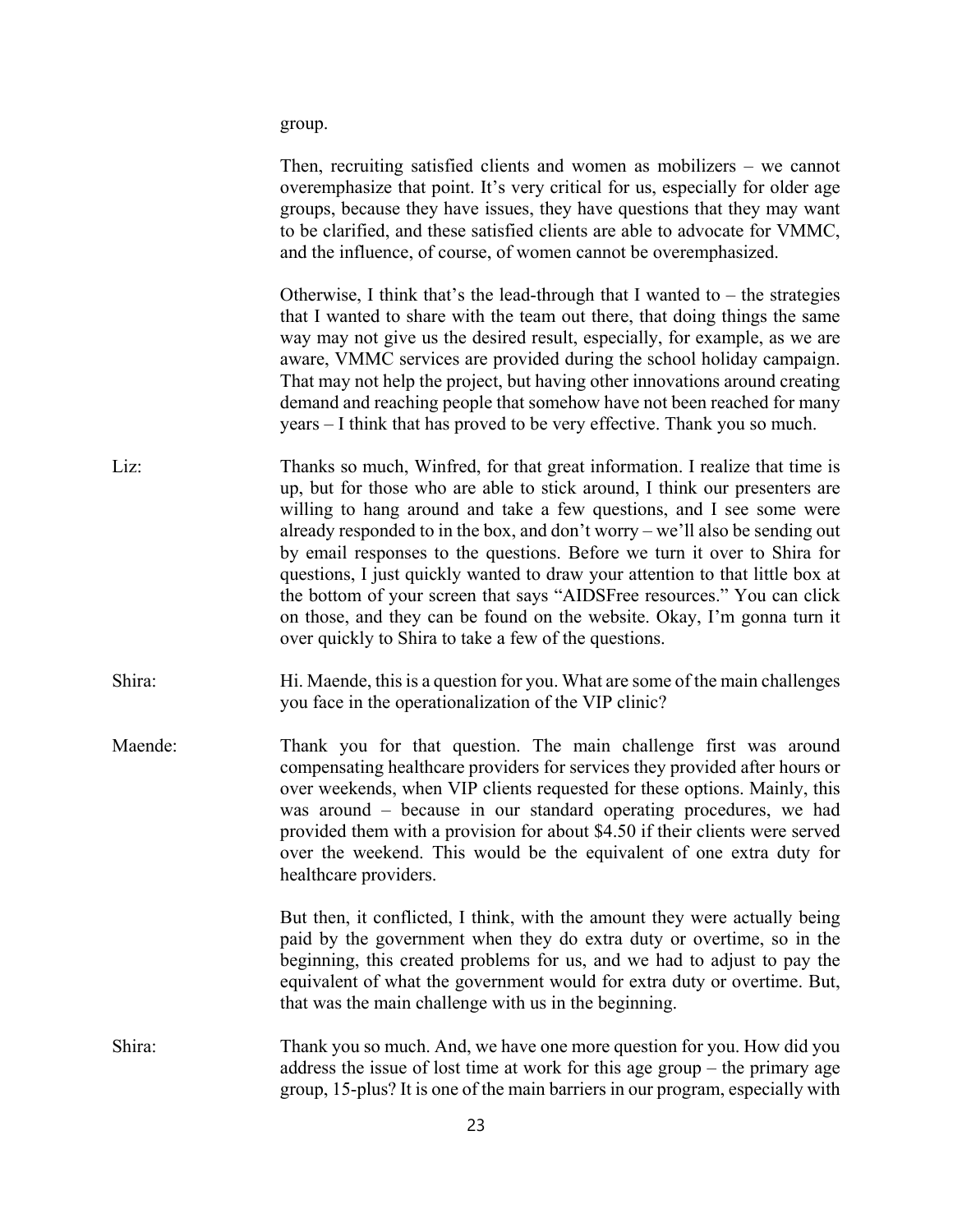urban males.

| Maende:     | Thank you. So, we didn't, in a sense, with the VIP intervention, address<br>directly the question of lost time at work or lost wages. It's one of those<br>structural issues or realities that we thought were beyond the project.<br>Nevertheless, what we created as an incentive for concern about lost time<br>and lost wages was the fact that they had an option to be fast-tracked and to<br>select a time that was convenient to them that would not impact too much<br>on their livelihood or their ability to be able to work. |
|-------------|------------------------------------------------------------------------------------------------------------------------------------------------------------------------------------------------------------------------------------------------------------------------------------------------------------------------------------------------------------------------------------------------------------------------------------------------------------------------------------------------------------------------------------------|
|             | And, in two cases – two examples – we've worked directly with companies.<br>One is a sugar factory to have workplace intervention. We sort of advocated<br>with the management to provide compensation instead of the project<br>providing compensation $-$ so, allowing their workers to actually have<br>VMMC and not lay them off or not pay them for the days that they were out<br>healing. So, that was the other way we went about it.                                                                                            |
| Shira:      | Thank you so much. Maria and Zita, this question is for you all. Overall, the<br>Mozambique team has a great number of interventions, and they're<br>wondering what three interventions are the most effective that you all would<br>recommend to the rest of the program. So, what are those top three<br>interventions? [Audio feedback] I think you're having some sound issues.                                                                                                                                                      |
| Maria:      | most effective<br>$[inaudible] [01:36:03]$ .<br>The<br>is<br>That is<br>most<br>effectivebecause the -                                                                                                                                                                                                                                                                                                                                                                                                                                   |
| Shira:      | Maria, we have a follow-up question, but the sound is not $-$                                                                                                                                                                                                                                                                                                                                                                                                                                                                            |
| [Crosstalk] |                                                                                                                                                                                                                                                                                                                                                                                                                                                                                                                                          |
| Maria:      | - too much number in the short time, but then, the school - the secondary<br>schools – they don't experience – people give us the numbers.                                                                                                                                                                                                                                                                                                                                                                                               |
| Shira:      | Okay, thank you. We're gonna take a question for Winifred. Maria and Zita,<br>if you could mute your line, and then we'll follow up with you in writing<br>for the questions.                                                                                                                                                                                                                                                                                                                                                            |
| Francisco:  | I don't know if you received that from Maria. Was it clear? Hello?                                                                                                                                                                                                                                                                                                                                                                                                                                                                       |
| Shira:      | We're gonna jump to a question for Winfred now.                                                                                                                                                                                                                                                                                                                                                                                                                                                                                          |
| Winfred:    | Waiting.                                                                                                                                                                                                                                                                                                                                                                                                                                                                                                                                 |
| Shira:      | Okay. Most men in occupational areas are concerned of their production<br>time during healing periods. How did you overcome this? This is similar to<br>the last question about lost wages and focusing on production times during                                                                                                                                                                                                                                                                                                       |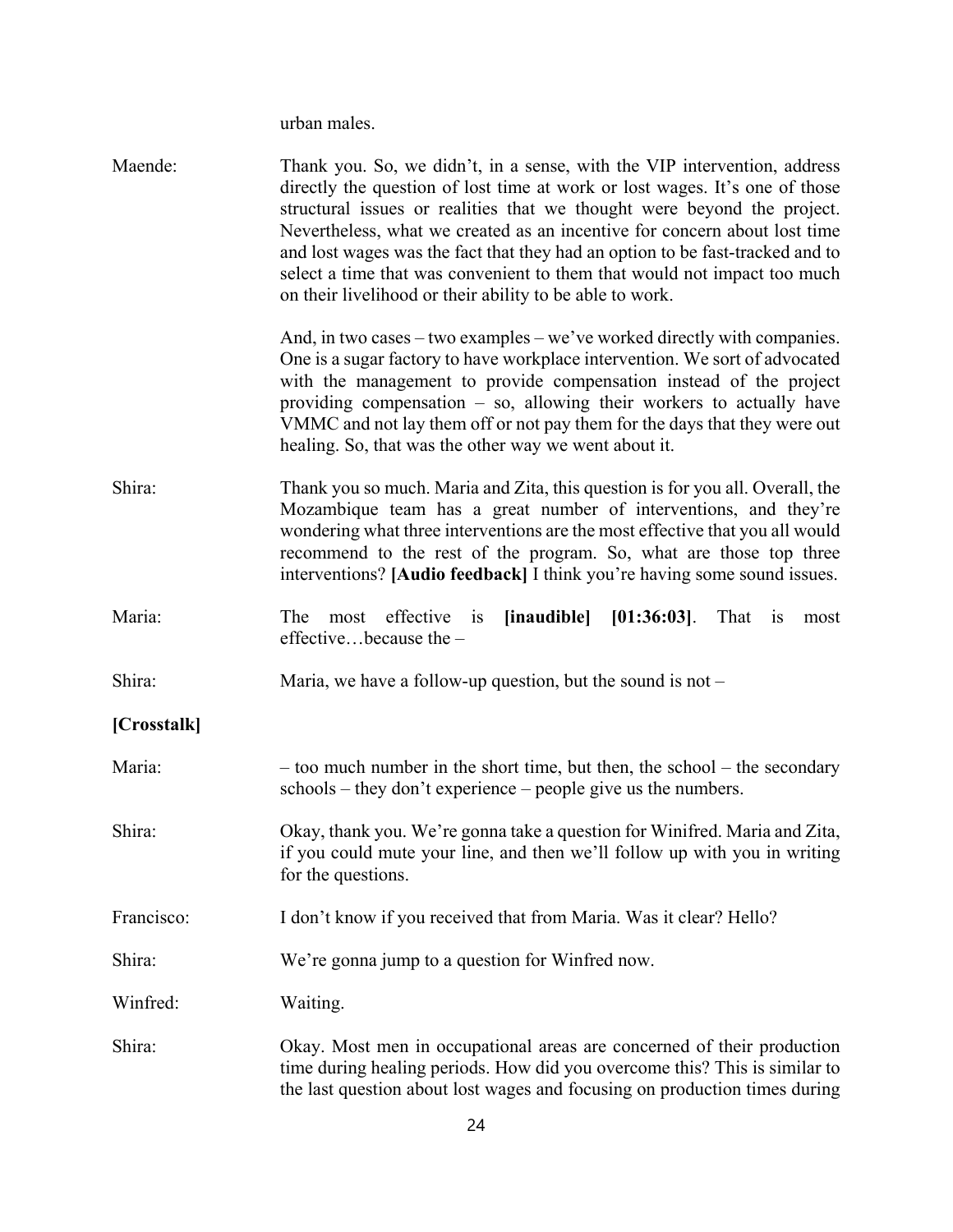the healing period regarding work. So, how did you, as a program, work on this?

Winfred: So, that one, what we do  $-$  so, when we have those engagement meetings, we talk about especially the 48 hours, which is a critical period, where we engage management to allow those who are circumcised not to report for duty until we remove the bandage, and then they can report for lighter duties.

> So, in most of the cases, date in the farm blocks, date in the professional health places, management has given us that leeway because they do understand also – we make them understand that having a productive workforce is actually very keen for their production, so most of the time, some of the private companies, what they have told us – they would want us to provide the service on Friday so that Saturday, Sunday, Monday, their workers can report for duty, so it just depends on the willingness of management to provide more days, to give us a flexible schedule that will also not impede on their production.

> For the farm block, most of them, actually, they have told us we can go there any time we make a schedule with them, so for them, they are not a problem, but for companies, they like the Fridays, and they don't want us to circumcise, for example, all of them at once. They will give us, for example, maybe just 10 for this particular Friday, then we go there and circumcise the 10, then they give us again another group maybe after two weeks. So, it just depends with the way we arrange with management.

Shira: Thank you. Another question for you: Adult men such as those in higher learning institutions have serious privacy concerns. Can you share the ways in which you've managed to get them involved with VMMC programs and get them circumcised even when there are privacy concerns?

Winfred: So, when we engage the first-year students, the first engagement, we have the men and the ladies, so they are present, and we have noticed, as we are saying, a lot of shyness, especially among the males, but the females are able to come out and ask questions within the grouping. And so, what we do is after we have given the general information, then we separate the groupings. We maybe take out the ladies, then we sit with the men.

> So, when the men remain on their own, at least they are able to come out and ask those statement – questions about masturbation, about periods, the long period for them to heal, and so on and so forth. So, there are a lot of questions that come up, and then, we try to provide as much information as possible, but for those who have very private questions, very sensitive questions. We allow them again to see us whenever they are free, so they can see us on one to one, and they can ask us questions on pain or whatever